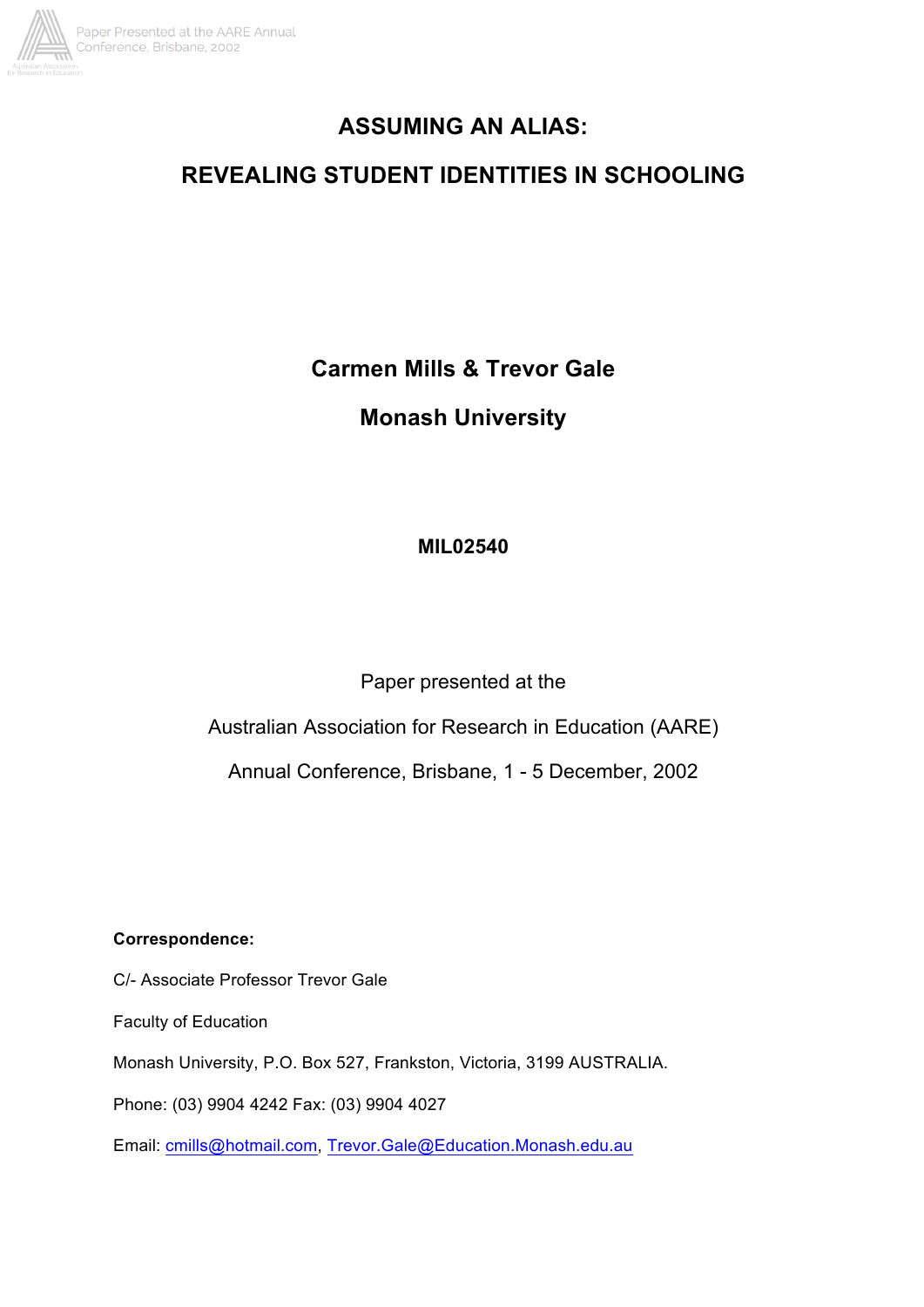

# **ABSTRACT**

In this paper we examine the restructuring of students' habitus; specifically, the pedagogical messages of schooling that frame what it means to be identified as a student. Drawing on the voices of students from a secondary school located in a regional area of Australia, a township characterised by its high welfare dependency and indigenous population, we explore the tensions between how marginalised students see themselves, what some teachers want them to become, what other teachers expect them to become, and the regard held for the ways in which these students name themselves. In analysing student interview data, we suggest that some teachers are in the habit of attempting a transformation of students, projecting onto them identities without regard for the communities they embody. Others, however, are more concerned to transform schooling; to construct schoolcommunity relations that produce students 'as a fish in water', who do not feel the weight of foreign expectations as one might if removed from what is familiar, accommodating and secure. We conclude that for students to identify with schools in this way involves democratic conceptions of the relations between school and community; structures that produce a student habitus more in tune with their immediate social world.

#### **ASSUMING AN ALIAS:**

# **REVEALING STUDENT IDENTITIES IN SCHOOLING**

#### **INTRODUCTION AND CONTEXTUAL FEATURES OF THE TOWN**

This paper examines what it means to be identified as a student in a small secondary school (of 200 students) located in an Australian regional community that is characterised by high welfare dependency (particularly among those who live in the township) and a large indigenous population. The data are comprised of 23 semi-structured interviews with teachers, parents and students, although not all are directly quoted here.

The socio-economic status of many of those in the township creates issues of hunger - 'they come to school and they haven't eaten since the day before' (Teacher # 17) - of homelessness - 'We have many students who ... haven't lived with ... a parent since they were five or six' (Principal), 'they wander the streets at night' (Teacher # 17) - and of financial hardship - 'sometimes kids don't have books and stuff like that 'cause their parents can't afford it' (Teacher # 17) - which influence students' schooling. As one parent recounted to us:

... I was at a hotel and it was a Thursday night ... [There's a] single mother and she's down at the hotel and she's got her two kids there. Now I've wrapped up pretty well and those two kids were in T-shirts and they hadn't had a feed, they had a packet of chips ... It's come towards 10.30 and she's drinking up pretty big ... One of her kids is school age ... the other kid was a little toddler sort of thing. She's told them to go. Get out. Walk. Go home ... One of the other people in the bar happened to have his wife with him and took the kids with him, it was a sensible thing to do ... Now the next morning this person who they've gone home with has just driven 'em back to her place ... and I seen the little fellow walking up the road the next day without a port or anything ... About a half hour into the day ... I get a call from the [primary school] principal [to] come around and come with him while we go over and take this young fellow home because he's creating a problem in the classroom ... Now we found out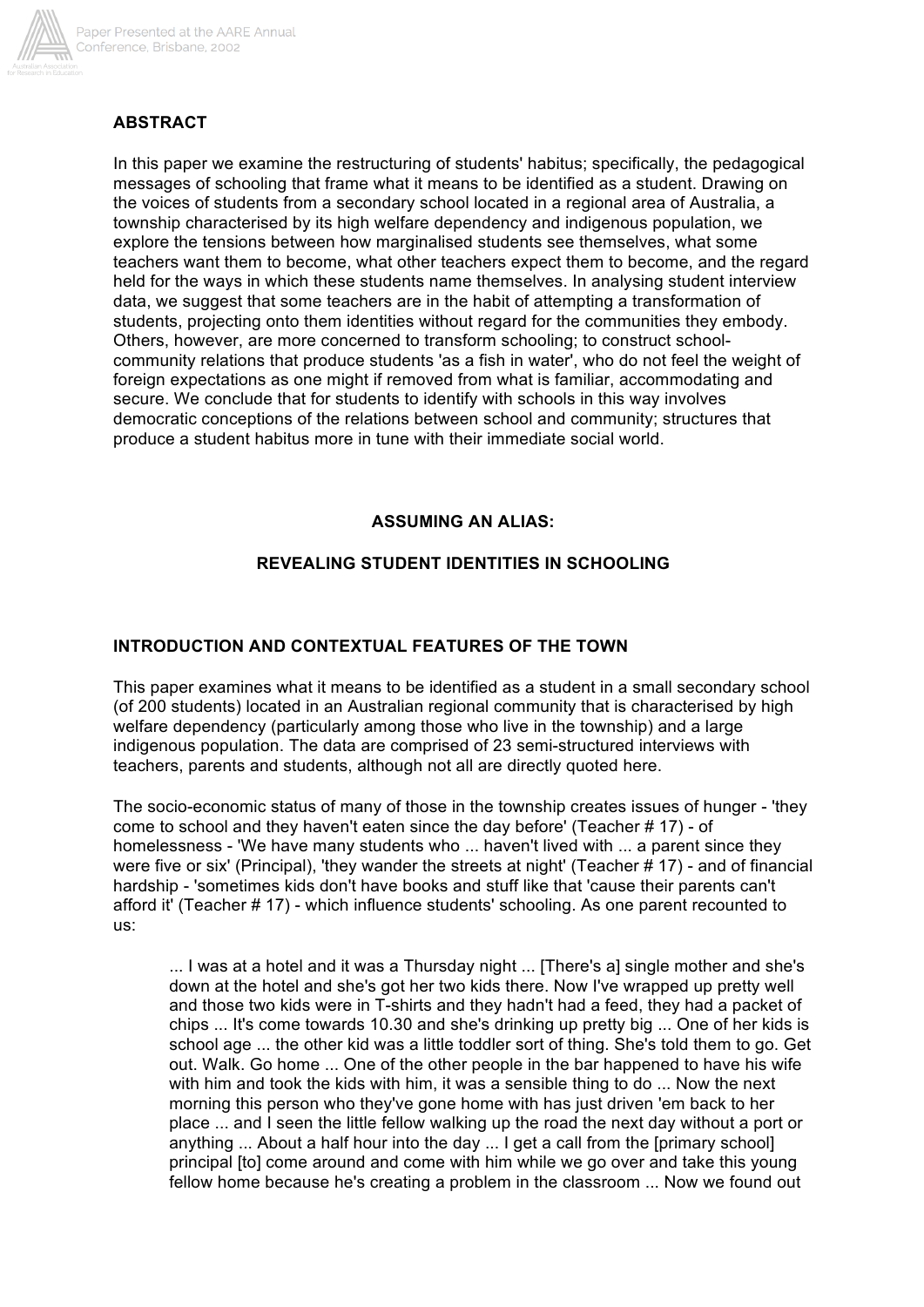

from that little fellow when he's walked into the house his mother's told him to get, just go. Go to school and he's got no port, he's got no lunch, he's had no breakfast ... So he's come to school with all these problems plus the night before God knows how much sleep he's got at the house where he's gone ... and he's still in the same clothes ... So as far as I'm concerned, [some of these kids have] a good reason for playing up, a good reason for not sitting down and listening. Their stomachs are rumbling and they're tired. (Parent # 21)

Although this story relates to a primary school aged child and his brother, it provides some insight into the conditions under which some of the children in the community grow up. For some students, 'just to get to the door of our school has meant going through a night of abuse, both sexual sometimes and physical and mental' (Principal). Then there are 'issues of dope, issues of alcoholism that enter in. So for many of my students just to get to the door is a major feat' (Principal).

Coupled with this, there is a very high incidence of student learning difficulties, learning disabilities and intellectual impairments in the school, with students ascertained at various levels ranging from level 2 (where the teacher needs to adapt their classroom material for the student) to level 6 (where the student requires a teacher aide in the room with them at all times). At one stage, the school had 'one of the highest incidences [of students with disabilities] in the state' (Principal):

The statistics tell us that [for a school our size] about 12 per cent should have a learning difficulty. We had at one stage 32 per cent, we're down to 27 per cent. Statistics tell us that we should have about 2 per cent of [learning] disabilities. At the moment we've got 8 per cent ... So we then have more of that impairment in our school ... but we still get the same teaching staff that other schools get. (Principal)

In addition:

... 60 percent of boys in Year 10 fail science ... More than 50 percent of kids in Year 10 maths receive a sound or below ... I'm concerned about literacy levels ... I have kids in my Year 8 class who are reading with a ... comprehension ability at an 8 year old level ... So they're 13 years of age and yet they're reading at what can be classed as an 8 year old level. (Teacher # 22)

Given these contextual features of the town and its school, we ask: how do marginalised students in this school see themselves? How do their teachers see them? What do they want them to become? What do they expect them to become? In particular, we address the tensions in these issues with reference to Bourdieu's concept of *habitus*. Specifically, we distinguish between what could be termed a 'reproductive' and 'transformative' habitus. We begin with a brief outline of these general issues of habitus before considering the specifics of the case school.

# **BOURDIEU AND THE NOTION OF HABITUS**

Habitus, as Bourdieu uses the term (1979, p. vii), refers to 'a system of durable, transposable dispositions which functions as the generative basis of structured, objectively unified practices'.. The term, therefore, characterises the recurring patterns of class outlook the beliefs, values, conduct, speech, dress and manners - which are inculcated by everyday experiences within the family, the peer group and the school. This set of dispositions incline individuals to act and react in certain ways, generating 'practices, perceptions and attitudes which are "regular" without being consciously co-ordinated or governed by any "rule''' (Thompson, 1991, p. 13).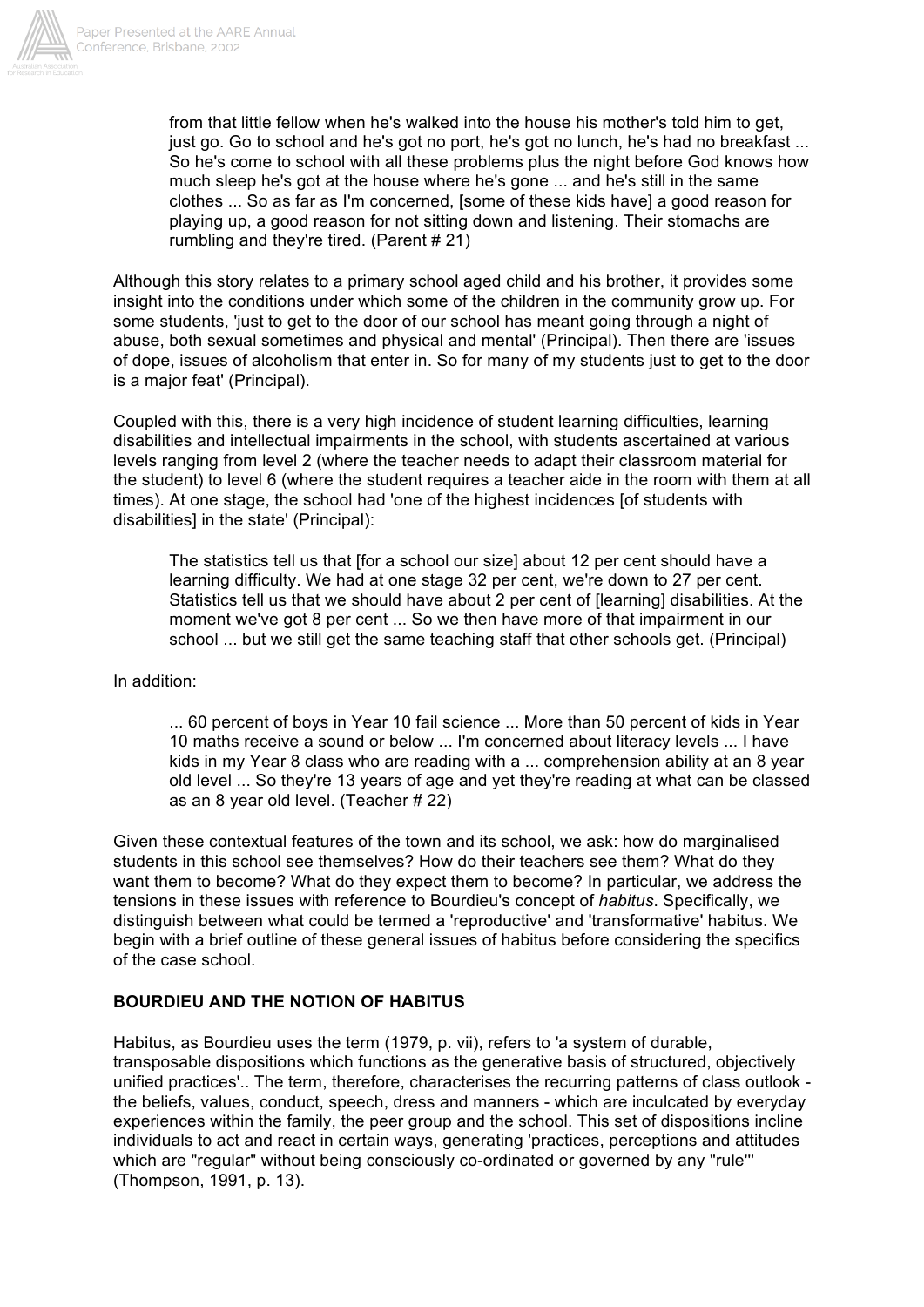

The system of dispositions (capacities, tendencies, propensities or inclinations) that constitute the habitus acquired by individuals 'unavoidably reflect the social conditions within which they were acquired' (Thompson, 1991, p. 13). That is:

> ... an individual from a working-class background, for instance, will have acquired dispositions which are different in certain respects from those acquired by individuals who were brought up in a middle-class milieu. (Thompson, 1991, p. 13)

Implying habit, or unthinking-ness in actions, the habitus operates below the level of calculation and consciousness, underlying and conditioning and orienting practices by providing individuals with a sense of how to act and respond in the course of their daily lives 'without consciously obeying rules explicitly posed as such' (Bourdieu, 1990a, p. 76). The habitus, therefore, disposes actors to do certain things, yet its capacity for invention and improvisation:

> ... 'orients' their actions and inclinations without strictly determining them. It gives them a 'feel for the game', a sense of what is appropriate in the circumstances and what is not, a 'practical sense' (le sens pratique) ... It is because the body has become a repository of ingrained dispositions that certain actions, certain ways of behaving and responding, seem altogether natural. (Thompson, 1991, p. 13)

Yet the feel for the game is 'an intentionality without intention which functions as the principle of strategies devoid of strategic design, without rational computation and without the conscious positing of ends' (Bourdieu, 1990a, p. 107-108). One of the privileges of the dominant, those who encounter a social world of which they are the product:

> ... who move in their world as fish in water, resides in the fact that they need not engage in rational computation in order to reach the goals that best suit their interests. All they have to do is to follow their dispositions which, being adjusted to their positions, 'naturally' generate practices adjusted to the situation. (Bourdieu, 1990a, p. 108)

Habitus, most succinctly, then, is 'an acquired system of generative schemes objectively adjusted to the particular conditions in which it is constituted' (Bourdieu, 1997, p. 95). Ultimately, practices are produced in and by the encounter between the habitus and dispositions, on the one hand, and the constraints, demands and opportunities of the social field or market on the other (Bourdieu, 1990b; 1991).

Cognisant of these dual imperatives of the habitus, we propose that the way students see themselves and the way their teachers see them, including their expectations for their futures, fall largely into two categories: those with a *reproductive habitus*, who recognise the constraint of social conditions and conditionings and tend to read the future that fits them; and those with a *transformative habitus*, who recognise the capacity for improvisation and tend to look for opportunities for action in the social field. While in this paper we consider these separately for analytical purposes, we understand them as dialectically related; both characterise the habitus at the same moment. We consider each habitus in turn to help us explore their features and their development.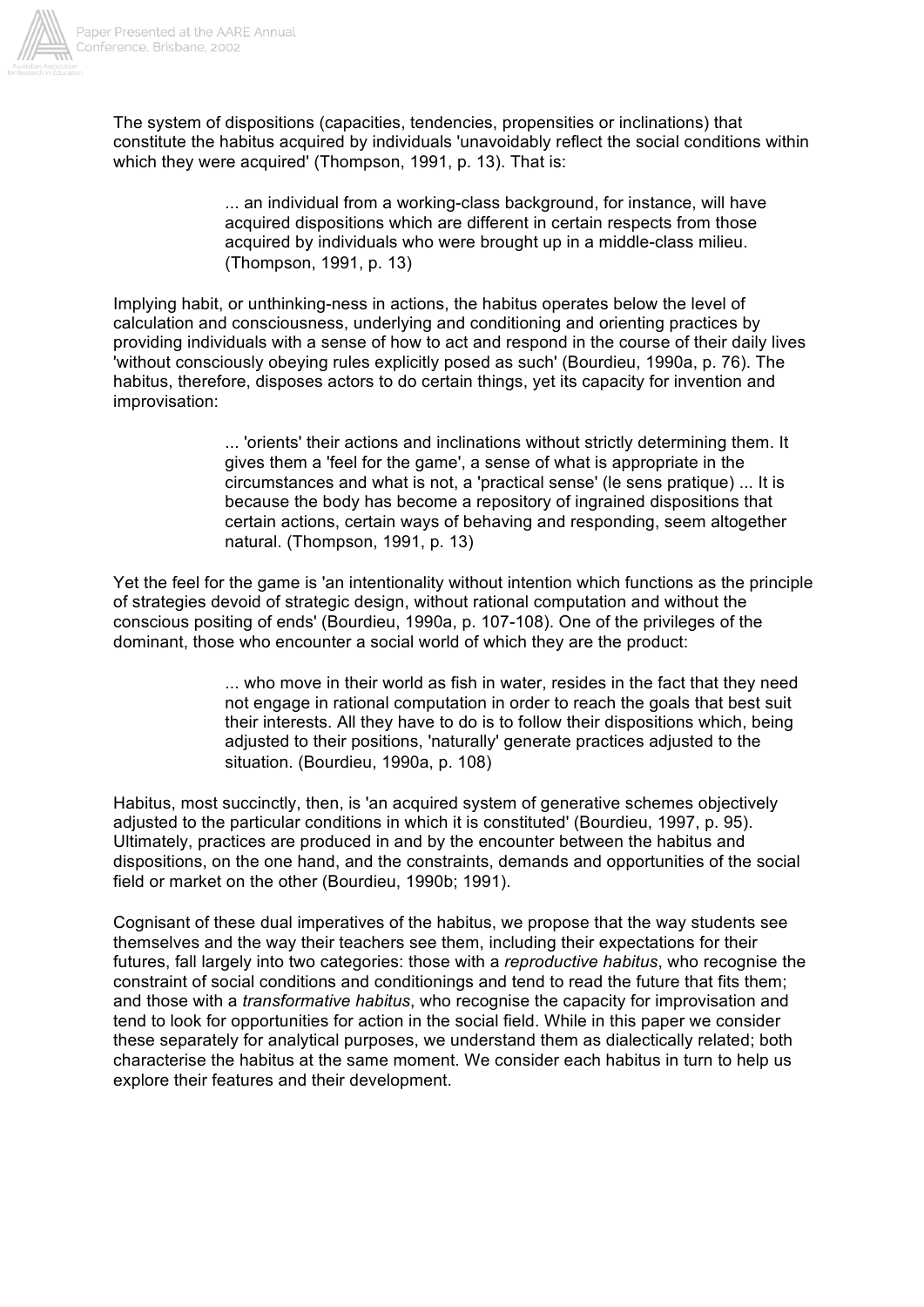

#### **THE REPRODUCTIVE HABITUS AND THE CONSTRAINT OF SOCIAL CONDITIONS AND CONDITIONINGS**

In providing individuals with a sense of how to act and respond in the course of their daily lives, the habitus disposes actors to do certain things, orienting their actions and inclinations, without strictly determining them. This sense of what is appropriate and what is not means that certain ways of behaving seem altogether natural. In our view, the ways of behaving that seem natural to someone with a reproductive habitus include feeling the burden of their circumstances, reading the future that fits them and acting in ways that constrain possibilities.

#### **Feeling the burden of their circumstances**

While some students in our case school face issues of poverty and homelessness on a dayto-day basis, many more feel the burden of their circumstances in the way the town and its people are perceived by others. This in turn impacts upon the way some of the people of this community see themselves, influencing their self-esteem and their future ambitions. The location of the community, for example, seems to influence the township and the way its inhabitants view themselves. One teacher with whom we spoke drew a comparison between the school and her previous posting, both of which were 'a little centre outside a big centre' (Teacher # 17). 'The kids' in her current posting, she believed, 'feel that they're not as good as the people who come from the city ...and [feel] that they often missed out on opportunities and stuff like that' (Teacher # 17).

The way that members of the community are stereotyped by those in the nearby city gives us an insight into how a reproductive habitus develops. One parent told us of the constant uphill battle to improve the image of the town, as the people from the city 'all think that we're a bit strange up this way' (Parent # 19). She believes that the reputation goes back for years, and the perception is 'that the people from [here] are ... intellectually handicapped ... or interbred, wobblies, whatever you want to call it' (Parent # 19). The town is perceived as one 'where everyone [has] three eyes and people have got scars where the extra head used to be' (Teacher # 20). As one teacher pointed out to us, 'they have a very low self esteem these kids' (Teacher # 19). In fact, 'you'll find that a lot of kids when they go to [the city], they don't want them to know that they're from [here]. They're ... ashamed ... to be seen in a school T-shirt' (Parent # 19). Moreover, 'they are constantly being ... degraded by other towns' (Teacher # 19): 'they get picked on in sport, picked on if they go away for different excursions ... It's really, really nasty some of the things that come from particularly the private schools [in the city] as far as our school is concerned' (Parent # 19).

However, it is not just students from other schools in the region that contribute to perpetuating the negative stereotype of members of this community. The Principal told us of an incident involving a staff member from the local university bridging program. The school sent students to the university in 1999, whereat 'one of the lecturers actually stood up and asked to see the scar on the kid's shoulders because kids [from this town] had two heads' (Principal).

Low expectations of the students from this school are also expressed, albeit inadvertently, by the Principals of other schools in the region. After one of the leadership network meetings, where school leaders from around the region regularly gather together to share ideas, the Principal of the school 'had probably two or three principals and representatives of schools ring her to say how fantastic the kids were' (Teacher # 17). Although the Principal 'congratulated the whole school community on it and put it in their [community newsletter] ... we kind of thought, in a way it's saying they were surprised that the kids would be [like that]' (Teacher # 17).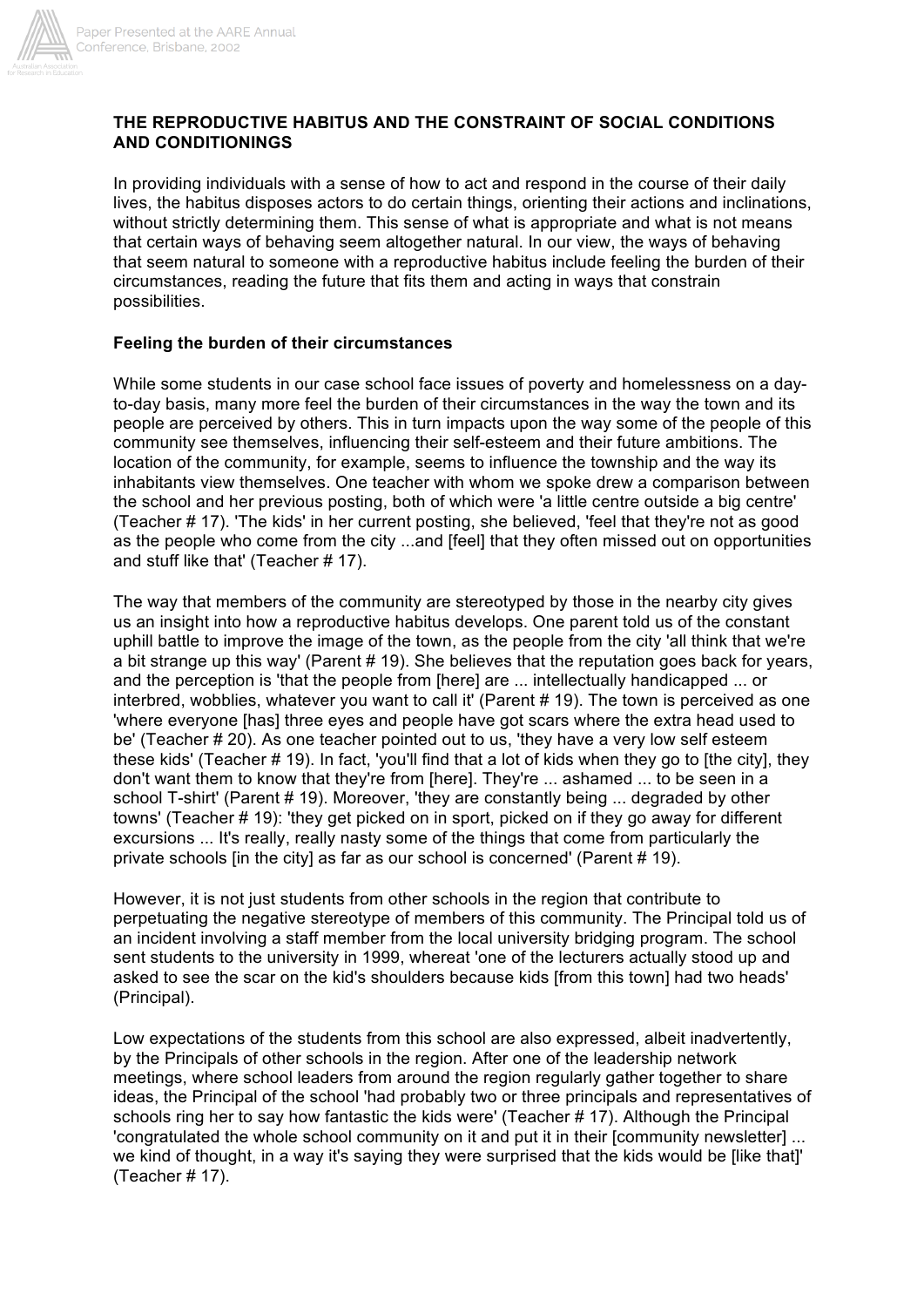

The attitude towards members of this community appears to spill across into their adult lives, impacting on their opportunities for employment. As one parent commented,

If [the kids] say they come from [here] the employers don't really want to know [about them] ... But I did observe once there was a fellow got put on at the bank ... and he said that the only reason he got that job was because he went to [a prestigious private school in the city]. He said if he'd finished his schooling [here] he wouldn't have got the job. (Parent # 19)

In feeling the burden of their circumstances, some find it difficult to transcend the way they are stereotyped and develop a more reproductive habitus. This affects the way they view themselves and also influences their aspirations for their futures. As one teacher commented, 'I think these kids are just wonderful but ... some of them just lack that confidence that you see in other kids from different towns' (Teacher # 19).

The school also faces difficulties attracting quality staff, a problem which some believe is related to the way the community is perceived by outsiders. One teacher told us about her student teacher, who was undertaking her practicum in the school but was 'scared of coming here because she thought the kids would beat her up and that kids carried weapons here ... And other students at the [local] university have told her that' (Teacher # 17). The school principal has had similar experiences and commented that, 'Really bad incidents ... are targeted and brought up all the time ... even to the extent where we had university students ... [believing] that actually a teacher had been killed in our school last year' (Principal). These are some of the things that the school and the broader community battle against and that continue to foster a reproductive habitus in some. It is telling that when we asked one of the students interviewed as part of the research what she would change if she could change anything at all about the school, she said, 'Change it's reputation ... [It's] really hard to deal with when you go away and everyone says [your town is] really bad and stuff' (Student # 22). Still, she believes 'that'll never happen ... It's pretty much set in stone' (Student # 22).

The high unemployment rate and dependency on government welfare payments in the community, many of whom are second, third or fourth generation unemployed, also contributes to students feeling the burden of their circumstances. As one parent pointed out to us:

[The town] is so small and there's not much job opportunities at all then here when they leave [school]. Already you know [some of them are] just going to sit at home ... on the dole ... And there's always, 'Why should we go to school? It's not going to get us anything.' (Parent # 22)

Teachers also noticed this attitude in students, where 'sometimes the kids just can't be bothered to do anything so that's why they don't do well. They haven't got the motivation to try' (Teacher # 19). Another teacher told us of two Year eleven boys who were in her class in the previous year:

[They] dropped out [of school] in March and [at the] beginning of this year I would see them walking around the streets ... drunk or have been sniffing glue at 11 o'clock in the morning, doing absolutely nothing with their lives but they're not in school either. I worry about kids like that ... I guess ... they couldn't see any end in sight. (Teacher # 22)

A reproductive habitus in some, then, induces an atmosphere of hopelessness. Indeed, some of the parents told us of their difficulty sending their children to school, as there's 'nothing to go for':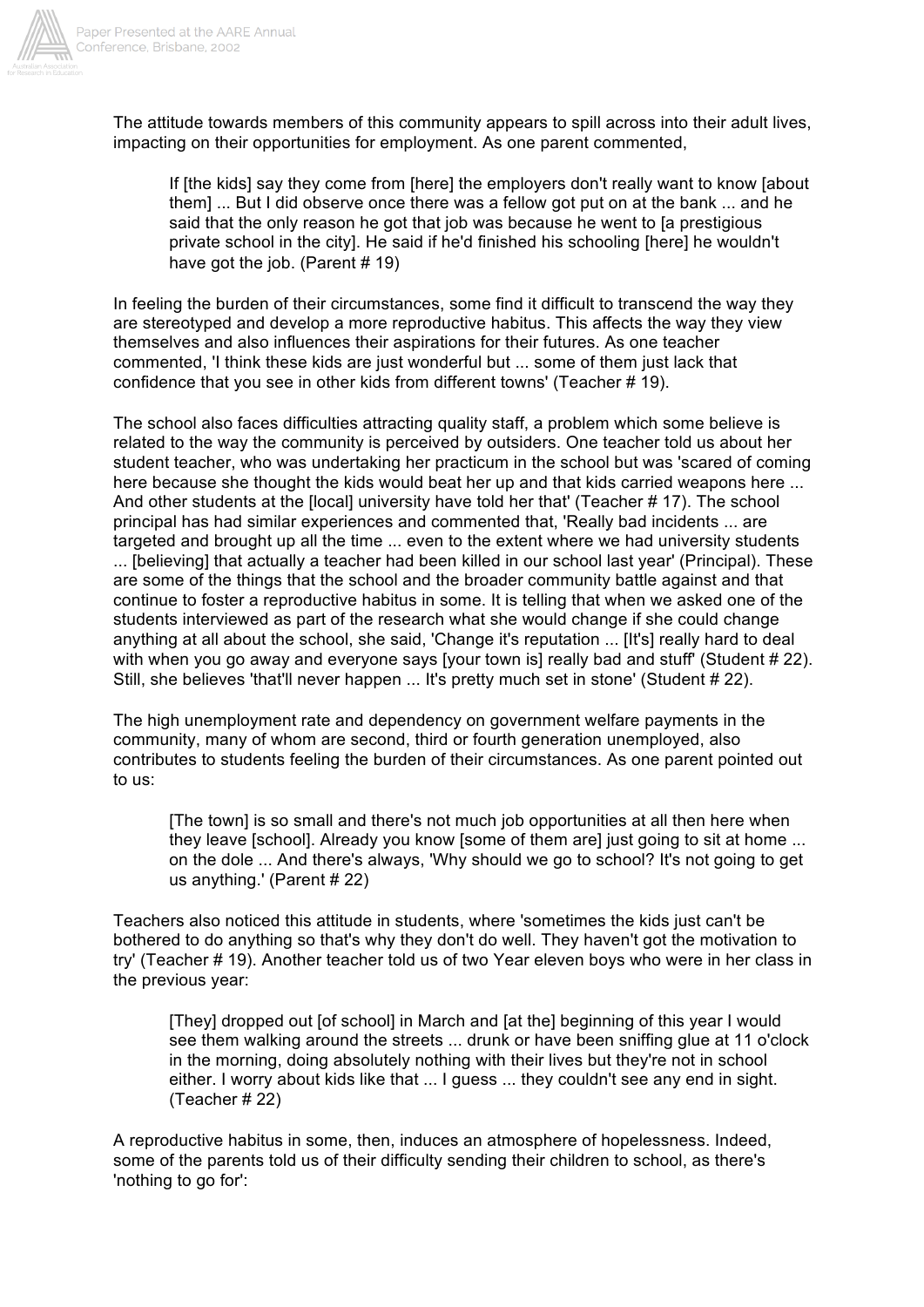

You can't force them to go to school. You can't force them to learn and we're stuck between a rock and a hard place. The kids come home, "I don't want to go to school." And you say, "You've got to." "I don't want to." You know, you can sit there and say "you've got to" till the cows come home. They get up in the morning but don't get dressed, you know, and you say it's a school day. I'm not going ... And it's not just this school, it's every school. You know, this one has its problems, believe me it has its problems with other children and that and mine as well but they just don't want to go any more. It's not the same. There's nothing to go for. They've lost everything. There is nothing left for the kids to go for. (Parent # 24)

She told us about how some students strategically plan, getting help from friends at times, to 'make sure they get suspended' (Parent # 24). 'They're very good at it ... [When] they tell you they'll be home before the end of the day you know they're going to ... There is nothing left for them' (Parent # 24), so they try to 'get even on the system because there's nothing there for them anymore'.

The child goes to school but there is nothing there that the child wants to do or learn or can get his hands or sink his teeth into ... so he doesn't want to do it. So he gets either (1) suspended, (2) finds a little bunch of buddies and they go and have a smoke or they do spray paint things and graffiti them or they break in and they burn and they destroy because there's nothing there for them and it's like, get even, you know and that's exactly what they're doing, all the kids that are doing it is getting even on the system because there's nothing there for them anymore. So they destroy it because they don't want it anymore. (Parent # 24)

Picking up on the lack of employment opportunities in the area and consequent high unemployment, this same parent later commented:

... you can have degrees in God knows what today but you can't get a job ... I know nurses out of work, doctors out of work ... teachers ... policemen. Where did their work get them? Still out of work and it's not getting any better, it's getting worse. So why push so much down their neck if it's not going to do them any good? You know, to me I think they ought to learn hands on because hands on may be the only thing that's going to give them any chance in life at all. (Parent  $# 24$ )

This lack of employment opportunities in their own community, coupled with the fact that so many generations of the townspeople have been dependent on government welfare, seems to play on the minds of many who feel the burden of their circumstances, and plays an important role in shaping a reproductive habitus in some:

... there are some kids up here who are second, third or even further, you know, fourth, fifth generation unemployed ... and they don't see a lot of activity around the place ... there's not a lot of inspiration. They can't look out the window virtually and see something going on like you can [in the city where] you drive a couple of k's down the road and you've got the industrial park and you've got the magnesium ... So there's lots of opportunities [in the city] but there's nothing here for them to sort of say, 'Well, you know, that's where I'd like to work'. (Teacher # 18)

Where others recognise possibilities for action, these people feel constrained by their circumstances; a feeling or disposition that seems to reproduce these constraints. Indeed, they appear largely incapable of perceiving social reality, in all of its arbitrariness, as anything other than 'the way things are'. Lapsing into apathy or despair, they take themselves and their social world somewhat for granted (Jenkins, 1992). As Wilson (1987) points out, in a community such as the one in our case study: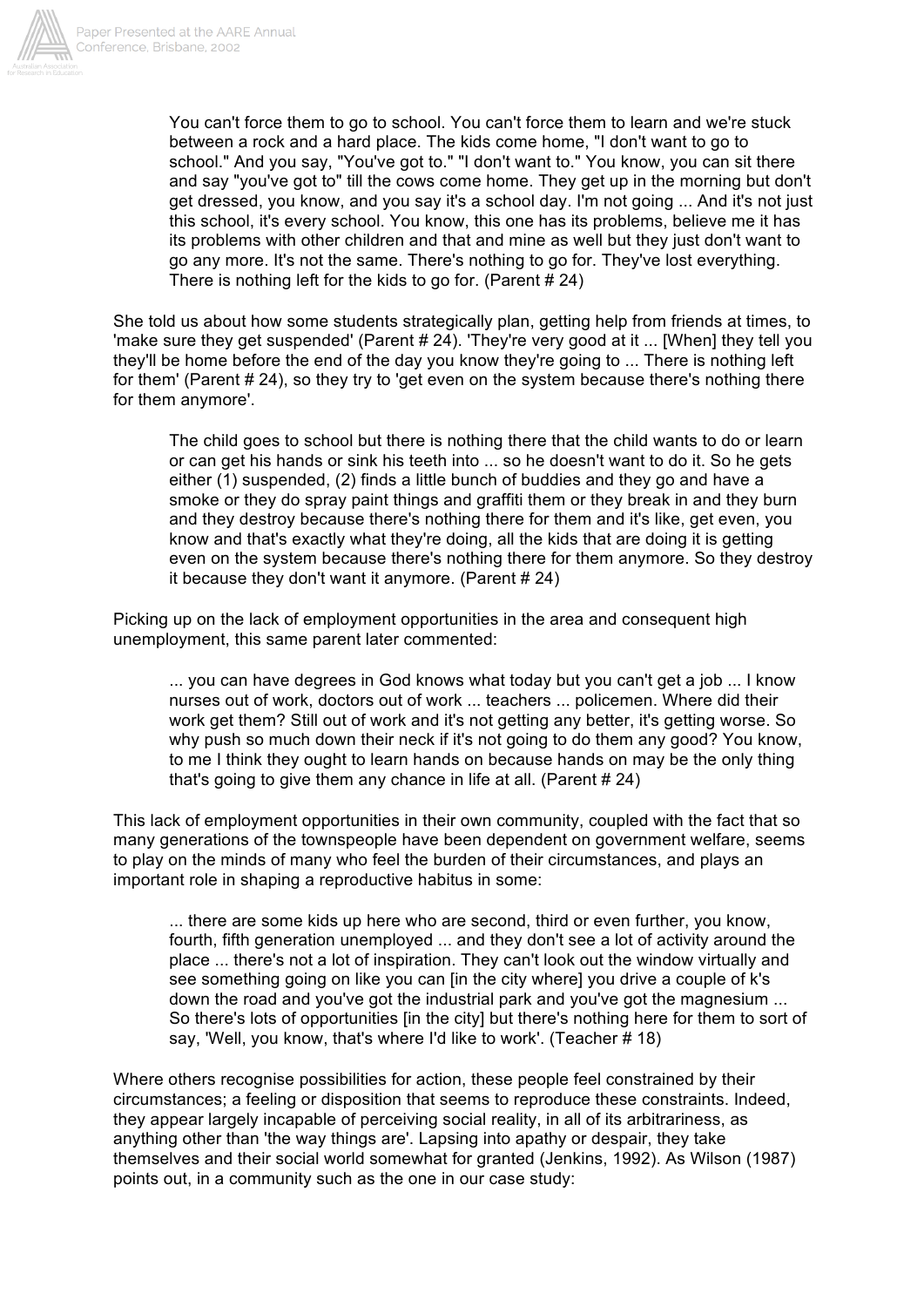

... with a paucity of regularly employed families and with the overwhelming majority of families having spells of long-term joblessness, people experience a social isolation that excludes them from the job network system that permeates other neighbourhoods and that is so important in learning about or being recommended for jobs that become available in various parts of the city. And as the prospects for employment diminish, other alternatives such as welfare and the underground economy are not only increasingly relied on, they come to be seen as a way of life. (p. 57)

Moreover, linked processes of self-limitation and self-censorship mean that often, 'too conscious of their destiny and too unconscious of the ways in which it is brought about' (Bourdieu & Passeron, 1979, p. 71-72), the dominated become consenting victims to their futures. As one teacher suggested to us:

... the parental influence is very strong and you will find that even kids who are being bashed by parents ... would protect their parents as much as they possibly can because they don't have anywhere else to go. They're not old enough to sort of say, "Well look, this is really crappy, I need to move on". And so they'll put up with it ... People sort of say oh well, you know, they couldn't have been too worried about it. Yes they were but they didn't know what to do about it. It's the same with all these other circumstances, you know. (Teacher # 18)

Although this is a drastic example of the dominated becoming consenting victims, it is a good indicator of the way a reproductive habitus takes things for granted, as the way things are, rather than recognising that there are ways that the situation could be transformed.

#### **Reading the future that fits them**

While the Principal estimates that two to three per cent of their students intend to further their academic learning by going on to some form of tertiary education and the majority want a job, 'some just want to go on the dole anyway and don't want to work because they're third generation unemployed' (Principal). The latter group are students who, according to Bourdieu, are reading the future that fits them, confining possibilities to those possible for the social group to which they belong.

As one teacher explained, the kids who are full of confidence in the schooling environment still say, 'Oh yeah but we're only from [this town], you know, as if to say we're really not worth much of anything' (Teacher # 19). A reproductive habitus, then, tends to be structuring, 'defining limits upon what is conceivable as perception and practice' (Codd, 1990, p. 139). We were told that the 'kids don't have any self-esteem. The community doesn't have self-esteem; they don't believe in themselves as people. They don't think there is hope or they're able to achieve, and you can sense that within the kids' (Teacher # 16). Another teacher told us of a conversation that she had recently had with 'one of the brightest girls in the school'.

She's really, really bright and could be [an 'A'] student so easily, like has the intelligence, is very mature, critical thinker, all that sort of thing but hands in her work late continuously or will just do it the day before ... So I said, 'What are you going to do next year?' because she could get into university and I said, 'Are you going to go to uni?' to which she just laughed and said, 'Why would I put myself in a position where I could go and sit in a room where I would be the dumbest person there?' And I was just floored because she is not a person who suffers from any of the socioeconomic stigma ... both of her parents work, have very very good jobs. She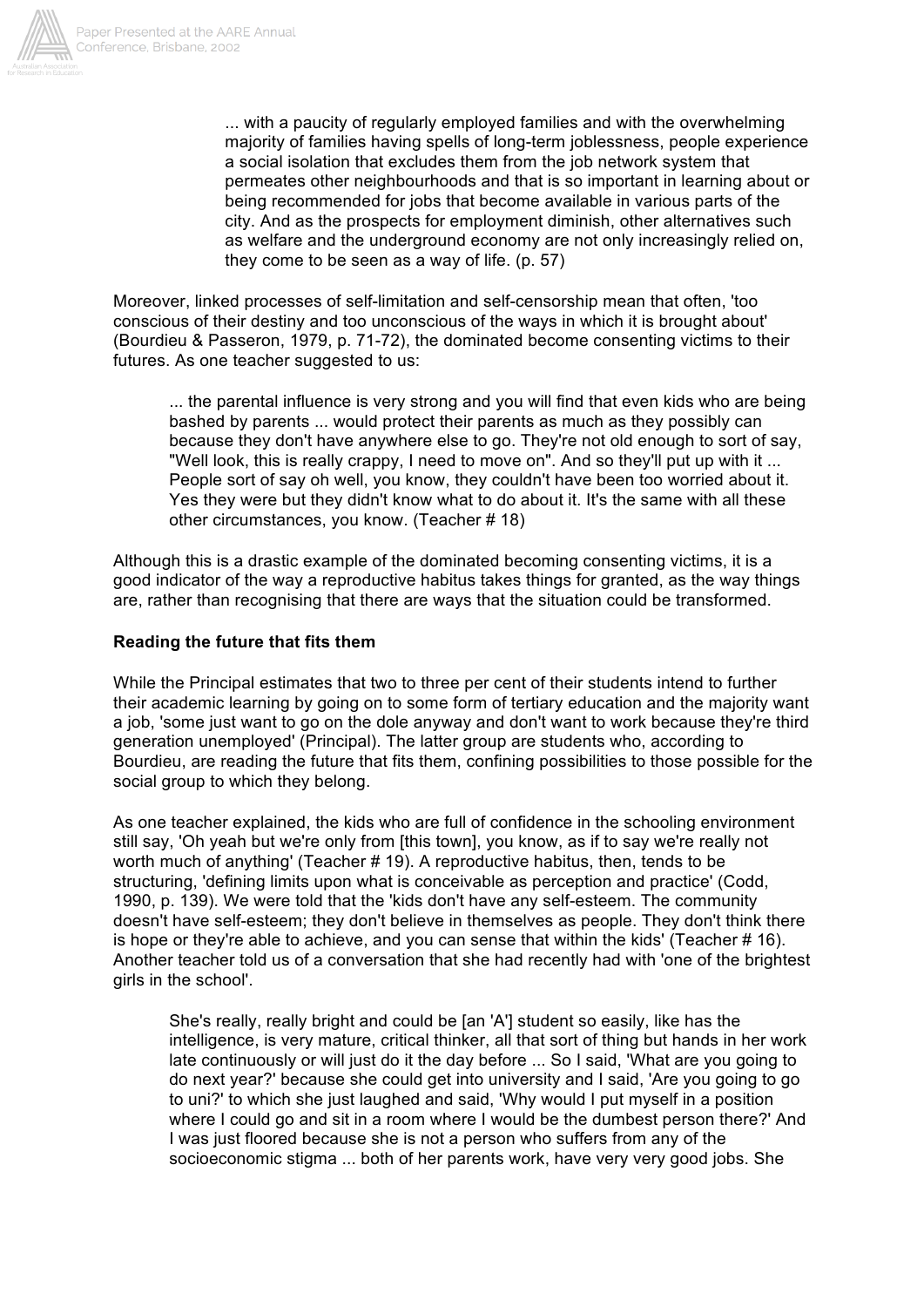

doesn't deal with any of that. She is indigenous but ... she could just do so much and yet she's not going to. (Teacher # 17)

For those with a reproductive habitus, then, the 'subjective expectation of objective probabilities' (Bourdieu, 1977, p. 72) are realised. They know how to 'read' the future that fits them, which is made for them and for which they are said to be made (Bourdieu & Wacquant, 1992). Through processes of self-limitation and self-censorship, they confine possibilities to those possible for the social group to which they belong.

One teacher, for example, suggested to us that many of the students are not:

... there for the fact of where they could go with their education ... They don't have goals, they don't have dreams ... not that you have to when you're thirteen years of age but just even to have role models and go, "I can be anything that I want to be", there's not that hope in them. There's not that place of going, "I can do this if I wanted to".. (Teacher # 16)

For this particular teacher, the limits that such a reproductive habitus imposed on such students in terms of what was conceived as possible and impossible for their future provided a major source of frustration. As she commented:

... it comes back to self-esteem, some of them don't even think they've got ability, so you're just going around in a circle and they don't know where to break the circle and actually go, 'I'm going to be something that I want to be'. (Teacher # 16)

Individuals are therefore disposed to recognise and act in particular ways, but Bourdieu explicitly rejects the implication that habitus determines our actions or futures in a mechanistic way, such as Jenkins (1992) suggests. Habitus goes beyond a simple formulation of biological determinism (Grenfell & James, 1998a). Dispositions are neither 'mechanistic causes nor voluntarist impulses. They enable us to recognise the possibilities for action and at the same time prevent us from recognising other possibilities' (Codd, 1990, p. 139). That is:

> ... dispositions durably inculcated by objective conditions ... engender aspirations and practices objectively compatible with those objective requirements, the most improbable practices are excluded, either totally without examination, as *unthinkable*, or at the cost of the *double negation* which inclines agents to make a virtue of necessity, that is, to refuse what is anyway refused and to love the inevitable. (Bourdieu, 1977, p. 77, emphasis in original)

It appears that peer pressure not to do well also plays a part in the self-limitation and selfcensorship that students impose upon themselves. One parent's observation was that the students are:

... happy just to pass. Just to get through ... Maybe [they] think if you want to do well at school ... you get ribbed anyway ... You think you're better than what you are ... It's more embarrassing to do well at school than do badly at school. (Parent # 22)

Similarly, one parent told us a story about her son who 'wanted to be an architect and now he's changed his [mind] ... because he doesn't think he's smart enough to be an architect' (Parent # 22). When we discussed this further, we found that, 'he did before ... But, you know, listening to others [saying], "You're not smart enough to be it"' (Parent # 22) has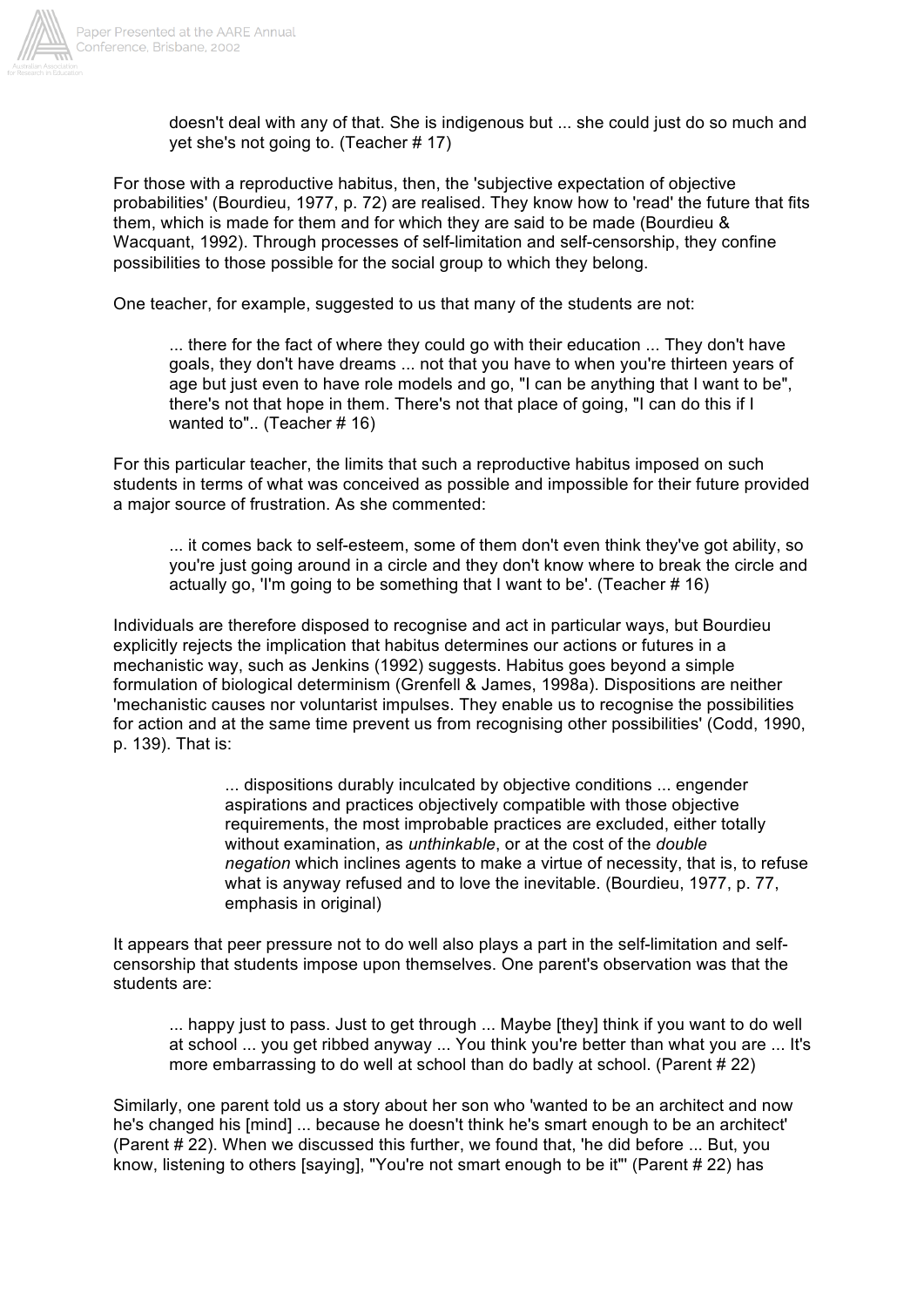

changed his ambitions in spite of his parents' protests that 'nothing's stopping you. You're the only one that'll stop yourself' (Parent # 22).

This pressure to read the future that fits them, not to 'think you're better than what you are' is a good example of the constraints of external reality or the 'subjective expectation of objective probabilities' (Bourdieu, 1977, p. 72) being realised by the reproductive habitus. As Bourdieu and Wacquant (1992) suggest, social agents are reasonable; they are not fools:

> They know how to 'read' the future that fits them, which is made for them and for which they are made (by opposition to everything that the expression 'this is not for the likes of us' designates), through practical anticipations that grasp, at the very surface of the present, what unquestionably imposes itself as that which 'has' to be done or said (and which will retrospectively appear as the 'only' thing to do or say). (p. 129-130)

When we asked one student what the worst thing about the school was, he said, 'some of the kids ... just don't really care. Got nothing to really look forward to' (Student # 20). He went on to say, 'in town here I don't know how many people are on the dole but it ... half rubs off onto their children ... If [their parents are] on the dole the kid just says, "Oh, doesn't matter. Don't have to do well at school"' (Student # 20). Here is another example of the reproductive habitus, where the marginalised in the community read the future that fits them rather than recognising possibilities for action and improvising to make change in their lives. Noel Pearson (in Grasswill, 2002) has made similar comments in recent times about the attitudes of many of his indigenous community, who he claims have been kept in dependency by often well-meaning welfare schemes. Charles Murray (1990), one of the most prominent critics of the welfare state, is another 'forceful advocate of the view that welfare systems create impoverished and demoralized underclasses' (Giddens, 1994, p. 165). Indeed, Giddens (1994) argues that welfare measures may create 'exclusionary ghettos' where 'what seem to be economic benefits serve actually to fix an individual in a social position or status from which it is difficult to escape' (Giddens, 1994, p. 185).

In reading the future which is made for them and for which they are made, students are quick to realise when their parents and others in the community perceive education as having little or no value, and through self-limitation and self-censorship, begin to confine their futures to those possible for the social group to which they belong. As one teacher recounted to us:

In some cases ... nobody in the family sees any value in education so [the students] don't see any value in education ... One kid I spoke to ... he just didn't have an interest in anything and I said, "So why are you here? Because realistically, apart from the social aspects, you're achieving nothing ... When you leave here you're gonna have a piece of paper that says you failed everything ... That can't make you feel good" ... He said, "I'll just stay until the end of year 12".. He was never a behaviour problem and just did nothing virtually ... I said to him on another occasion, "So what are you gonna do when you leave school?" He said, "I'll stay home, go on the dole". "Gees, that's not really much of an ambition", I said. "What about when you want to go on holidays?" He said, "Oh no, we don't do that". I said, "What are you gonna do?" He said, "Oh sit at home and watch TV" ... I found out he was in that situation where granddad and dad had both worked in the mine and granddad had been put off and then dad got put off and then since granddad had gone onto the pension and they all lived in this one big house, grandma and granddad and mum and dad and about four or five kids and they all lived there and they were all on the dole and collecting various types of social security and nobody had bothered to do anything else. (Teacher # 18)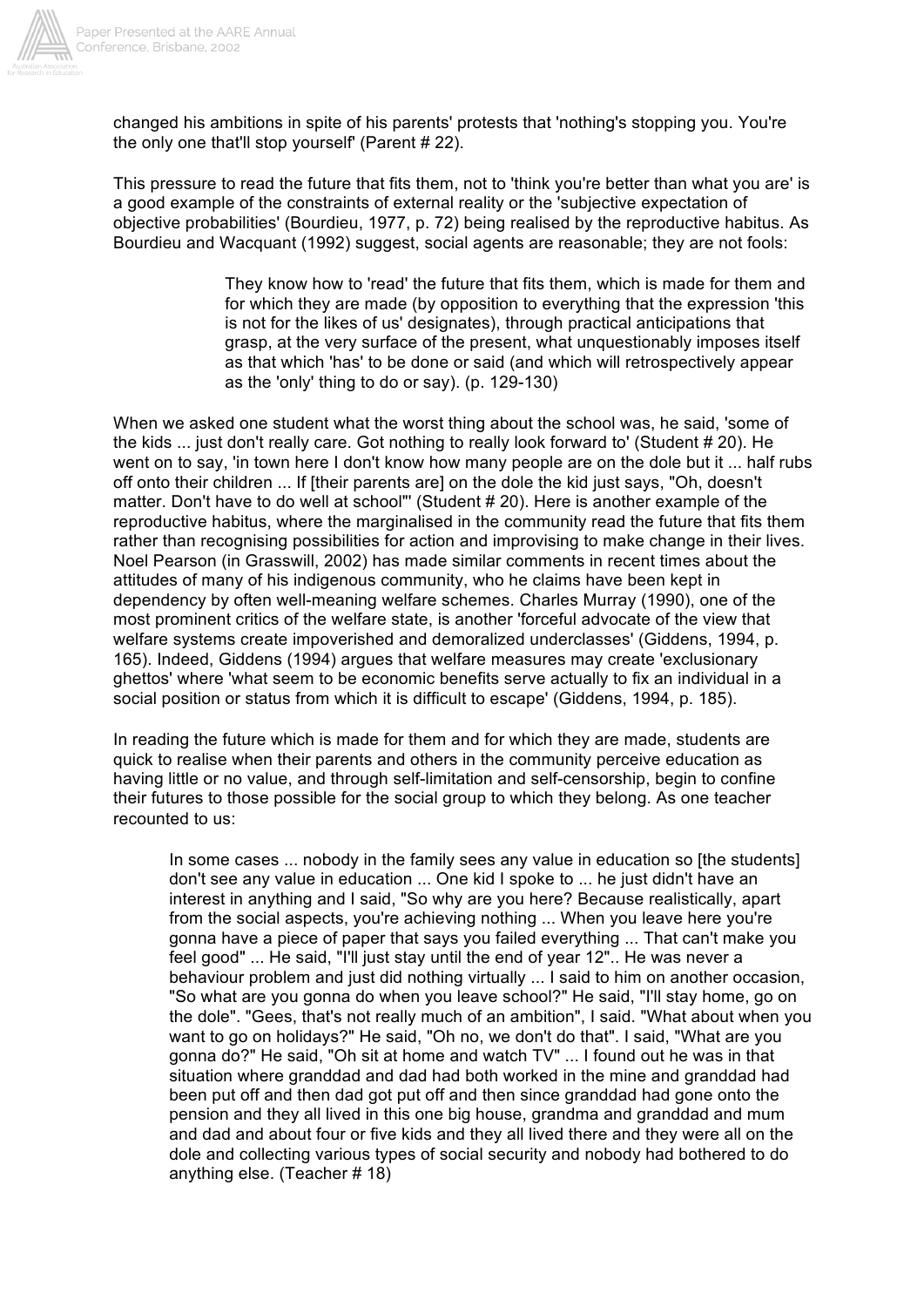

In the schooling environment, then:

Some of them just don't even try. They don't even bother trying; they don't see the reason why they should try. They go home to parents who don't work ... I'm not putting the parents down ... but because of the type of town it is and because of the high unemployment rate, they're not seeing anything worthwhile in education; they're not seeing what education can do for them. (Teacher # 16)

The concept of reproductive habitus, then, picks up on a theme in the work of Oscar Lewis (1968). He believed that the economically marginalized develop adaptive responses transmitted from generation to generation. Even by the age of six or seven such children 'have usually absorbed the basic values and attitudes of their subculture and are not psychologically geared to take full advantage of changing conditions or increased opportunities which may occur in their lifetime' (p. 188).

This attests to the strength of the parental influence in shaping a reproductive habitus in their children, a point with which another teacher agreed, and who suggested that she would:

... like to see more parents involved [in schooling]. I think that would make kids do better at school. If their parents are actively interested in what they're doing they have more pride in their work and if they have more pride in their work then they're motivated to do better. (Teacher # 22)

Children coming from families that are second, third or fourth generation unemployed may find it difficult to experience on a firsthand basis the value that education purports to bring. When their parents, who are unable to find employment, are unable to see the value in education, it makes it difficult for their children to also see value in schooling. While this has the effect of preventing students from recognising possibilities to change their futures, and instead reading the future which is made for them and for which they are made, at least one teacher is hopeful that 'maybe over time there'll be a generational change and you might be able to bring about a change in the students' (Teacher # 20). However, such teachers are in the habit of attempting their own transformation of students, projecting onto them identities without regard for the communities they themselves embody.

One teacher commented:

[I'd like] students [to] see school as ... somewhere where they can really get something out of it for their future and that's partly the responsibility of the parents, partly the responsibility of the students but also a very big part of the responsibility of the school to make sure that what we're offering and the way we're offering it is the right thing for this bunch of kids. (Teacher # 20)

His hope was that students would see the offerings of the school as valuable for their future. However, we found that many of those who could be characterised as having a reproductive habitus felt, on the contrary, that 'what they teach isn't relevant for my life'. When we asked students about this, one answered, 'Probably not ... I suppose because [some students] think they'll never use any of it in their careers or whatever' (Student # 22).

Another teacher also told us of students for whom what the school offers is not relevant: 'it's often boys but not always, that seem like square pegs in round holes, don't fit in, they're just marking time' (Teacher # 20). He wishes that there were some way that he could encourage these students to 'see the school as a real stepping stone to somewhere else instead of somewhere to be until you're old enough or till you've done your time here' (Teacher # 20).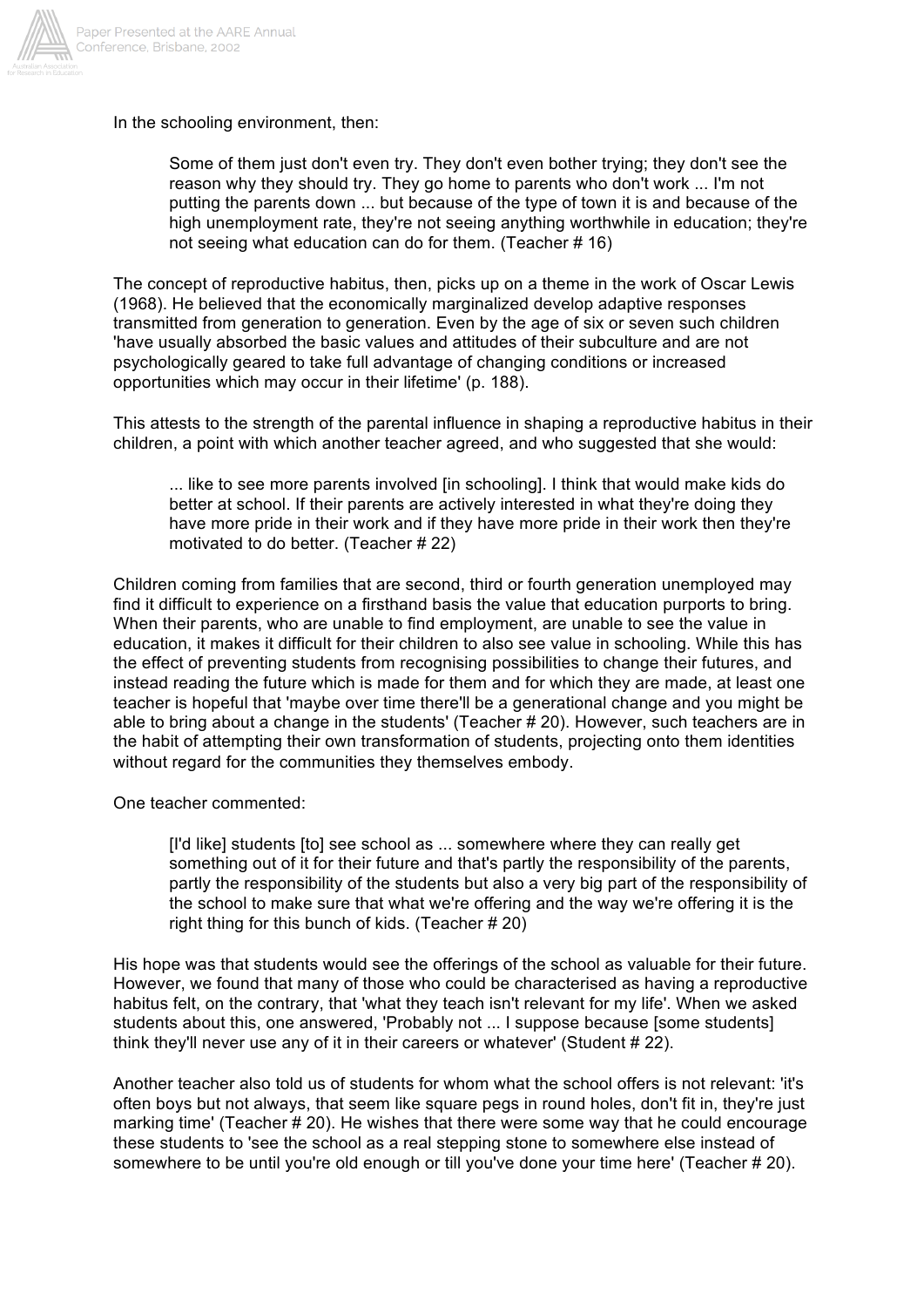

While one parent believed that the school saw her children and others like them as 'trouble makers' and 'potential jail breakers' (Parent # 24), she believes that their behaviour is a reflection of the relevance of what the school teaches for her children and their lives.

... that child has no more use for what is behind that door, there's nothing there. "You can't teach me. I don't want to go. I'm not doing anything. It's not doing me anything" ... And if they just sit down and talk to the kids, listen to the kids, they'll find out what these kids want in school ... And until they're not bored any more they're just going to walk out of school younger and younger and younger. Even my eight year old doesn't want to go to school half the time ... He's at the primary school. (Parent # 24)

Some of the 'alternative programs' on offer within the school are good examples of the way that the school has tried to respond appropriately for such 'at-risk' students. One teacher told us of an alternative program that was started at the beginning of the term for some indigenous boys in Year eight. They are taken out of certain classes and given an alternative program where they spend time with one teacher doing hands-on activities. Some of these kids:

... for whatever reason just can't cope with ... having to sit down and read a book in class. Having to sit down and analyse a poem in class ... [So] we take those kids out and give them to the alternative program teacher who at the moment is planting plants, and while they're planting the plants, he tells them about chlorophyll and sunlight and things like that ... [The alternative program teacher] refuses to do anything but hands-on stuff, so they go to him and they don't take pen and paper; they turn up and they basically work with him doing something around the school. (Teacher # 15)

Then the students have other periods with the Aboriginal liaison officer who helps them with work prepared by the classroom teacher. The English teacher told us about the kinds of tasks she sets for the students, who she believes need basic skills 'to be able to live in society':

... I just try and give them games to build up their language skills. I still try and give them work to do that's related to our class so that when they're in our class on a Monday and Friday, they're not feeling isolated, they're not feeling like, "Well, why am I here for?" So they still have work related to the unit and the theme but I try and do things like ... [play] the language game up on the computer, get them to use the internet. I make them spend time reading out aloud to [the teacher aide]. I make them do spelling words ... They still need to know how to spell. They still need to know how to read. They still need to know how to communicate basic things to be able to live in society. (Teacher # 16)

However, our concern is whether the students, who may well enjoy these alternative programs, are meeting the outcomes that students in the regular program would be meeting. When we asked one of the teachers about this, he said:

... they are getting some basic skills. Some of them may not match up directly with the science syllabus outcomes for that year level but their situation is such that some of them missed so much school in primary school because they've been suspended for hitting other kids or whatever, that they've missed out on all this stuff ... So if we are teaching them science outcomes for the Year 8s, they really have a fair gap to make up ... Like, basic reading ... you couldn't get some of those kids to sit down and read a science text book because they wouldn't understand most of the words. (Teacher # 15)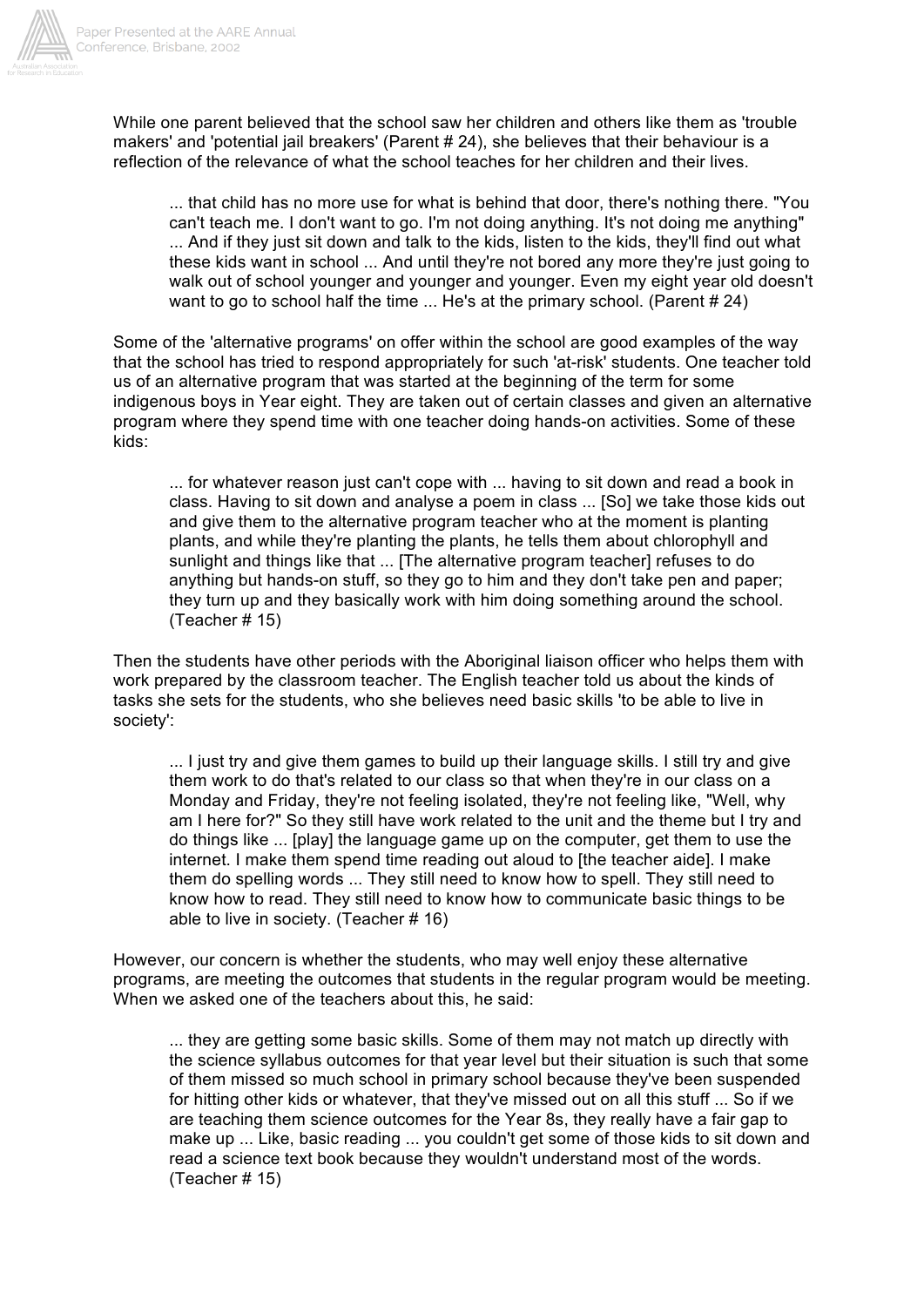

The school's hope, though, was that by continuing with the alternative program:

... by the end of Year 8 they should hopefully have enough skills to go back in and do the subjects with the rest of the kids without feeling like they're stupid, because they don't understand or they can't do something. (Teacher # 15)

However, he acknowledged that:

... for this particular group of kids, if we didn't do this for them, they would spend probably half their time at the school either suspended or ... doing detentions ... And it would be worse for them. I'd rather see them out of the class and doing something where they are learning something that's useful for them, than in class, not learning and disrupting other students. (Teacher # 15)

The fact that one of the justifications for the alternative program is so that these students are 'not disrupting other students' also leads us to question whether the purpose of taking these students out of their regular classes is a strategy of behaviour management rather than a learning strategy (Gale & Densmore, 2000). When reading the future that fits them, these students may be receiving the message that they do not need to learn the same things as their classmates who aspire to be solicitors and teachers.

One of the parents we spoke to also happened to be a teacher aide at the local primary school and facilitator of the alternative program there. He shed light on what he perceived his role to be; both teaching the students 'at their level' while giving the 'teacher and the students in the classroom ... a fair sort of go':

The idea I thought was to make it as easy as possible ... [for] the teacher and I thought that kids that don't want to be involved in a certain lesson if I took 'em away from the lesson, and I suppose I took five or six kids it makes it a lot easier for the teacher and then I could teach ... at their level which would give that teacher and the students in that classroom ... a fair sort of a go. (Parent # 21)

According to this parent, who knew some of the kids quite well:

They were in classroom and obviously not going to do anything work wise except distract and make it harder for the other kids to learn ... When I first started primary school there was a lot of kids on exclusions and suspensions. Now instead of having them out so they're just going to go on the street, we've started a program where ... I'd take them to my house with their ... work for the week that the teacher would set them because they're not allowed in school ... We had other programs going ... We used to go to [the city] to do some rock climbing ... [and go to] the water slide. (Parent # 21)

When we asked this parent whether he thought the alternative program was a real educational solution for the students involved, he answered:

They were helpful for the teachers because they didn't have the problem kids in there. They were helpful for the kids because they didn't want to be in the school room anyway and they were helpful for the town because the kids weren't up the main street or wherever. (Parent # 21)

While such programs and their facilitators may have the best of intentions, our belief is that the messages being communicated to these students, who see themselves as not capable of doing the same work as their peers, are messages of low expectation for these students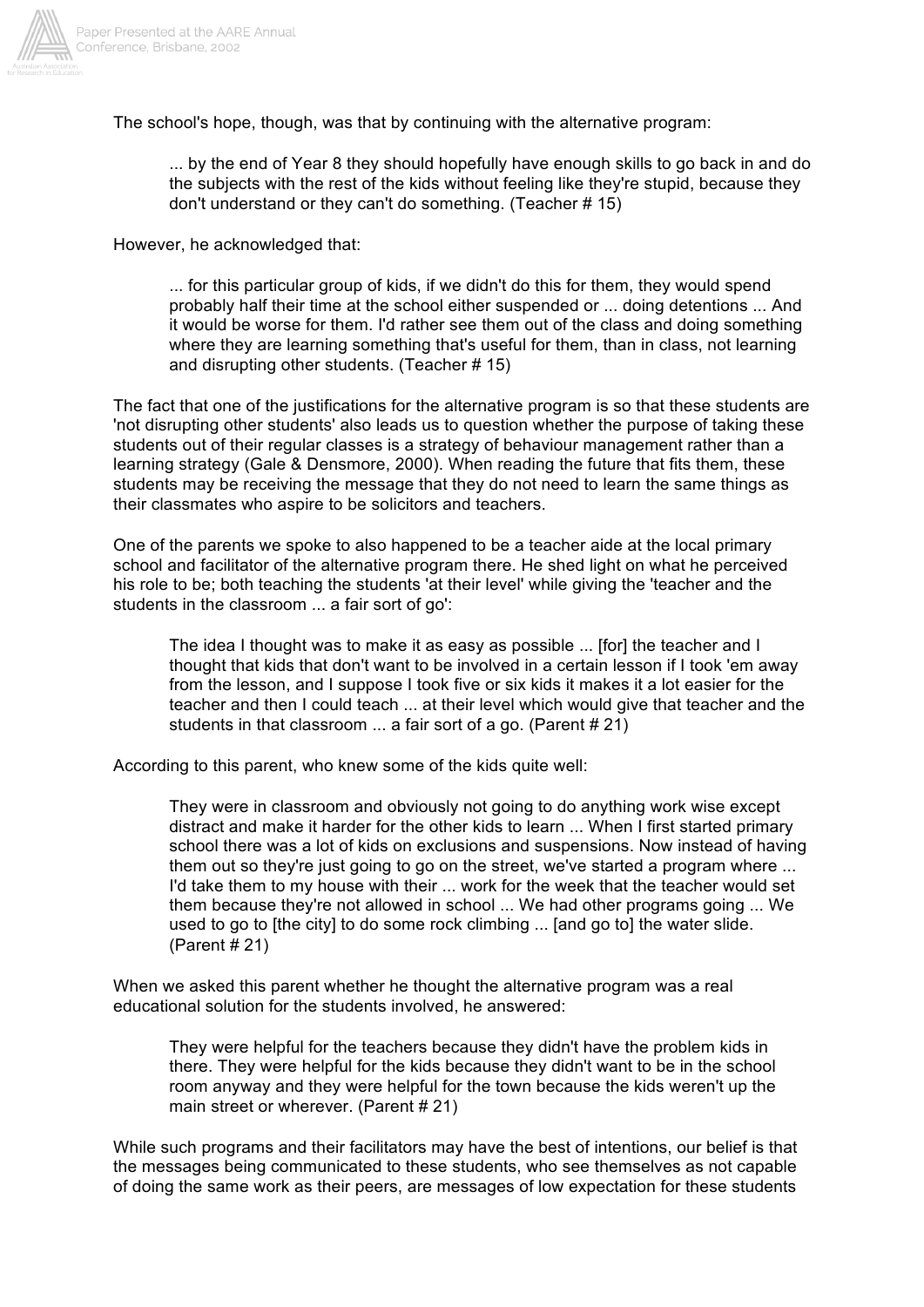

and their futures. These messages and the way that the staff involved in the alternative program are reading the futures that fit these students could, in turn, propagate a reproductive habitus in students.

It is therefore not only students' low self-esteem, the lack of employment opportunities in the area or the perceived irrelevance of the curriculum that influence and perpetuate a reproductive habitus in some. Teachers, too, can play a role in shaping a reproductive habitus in their students through communicating low expectations to them.

One parent told us of her concern that her son's maths teacher saw no need for a parentteacher interview in spite of his poor results in a number of areas:

I think our expectations are different to the school 'cause we just got [our son's] reports on Friday so we're going to have to come up next week and have interviews and discuss 'cause he's done well overall but ... I think it was in his Maths he got an overall he got a B plus or something but in a couple of areas he got D's ... but because he got a B plus average, yes, they just said he's fine ... (Parent # 22)

Another parent told us of her friend, who was shocked to learn that her son had failed English.

> ... last year was his Year 10, and at the end of the year he failed in English and the parents had no idea ... It was an extreme shock. All through that year the boy even thought he was doing okay ... [and the parents] had no contact with the teacher, he'd never asked for parent interviews, he never let them know in any way whatsoever that he was struggling. (Parent # 19)

Although these teachers may well have had the best of intentions, they were acting in ways that did not serve students' best interests by reading the future that appeared to fit them and constraining their future possibilities.

Several staff also recognised the importance of considering the relevance of what they are teaching for the students in this town. As one teacher pondered:

[Are] the assessment pieces that we're doing relevant to them or is it just a waste of time? And then I go, well what's the use of school? What is school used for then? I mean, we've got to be able to educate them; they need to be able to read, they need to know how to spell, they need to know how to fill in forms. I mean, they need to know how to communicate, they need social skills and they need basic mathematics to survive. (Teacher # 16)

Another teacher, who had been mulling over similar questions, commented that things may well need to be done differently in this school. She suggested that the school completely redesign the junior curriculum 'in consultation with the primary school and the community':

> ... we've now got eight key learning areas ... I would move them to one side and in consultation with the primary school and the community I would create domains of learning ... And say what's important for us as a community? What do we want our kids to know and be able to do? ... So for example, if they believe that active citizenship is really, really important because of unemployment, because of a lot of the problems that [this town] has, then ... we would offer active citizenship as a subject. (Teacher # 22)

From this teacher's perspective, this would: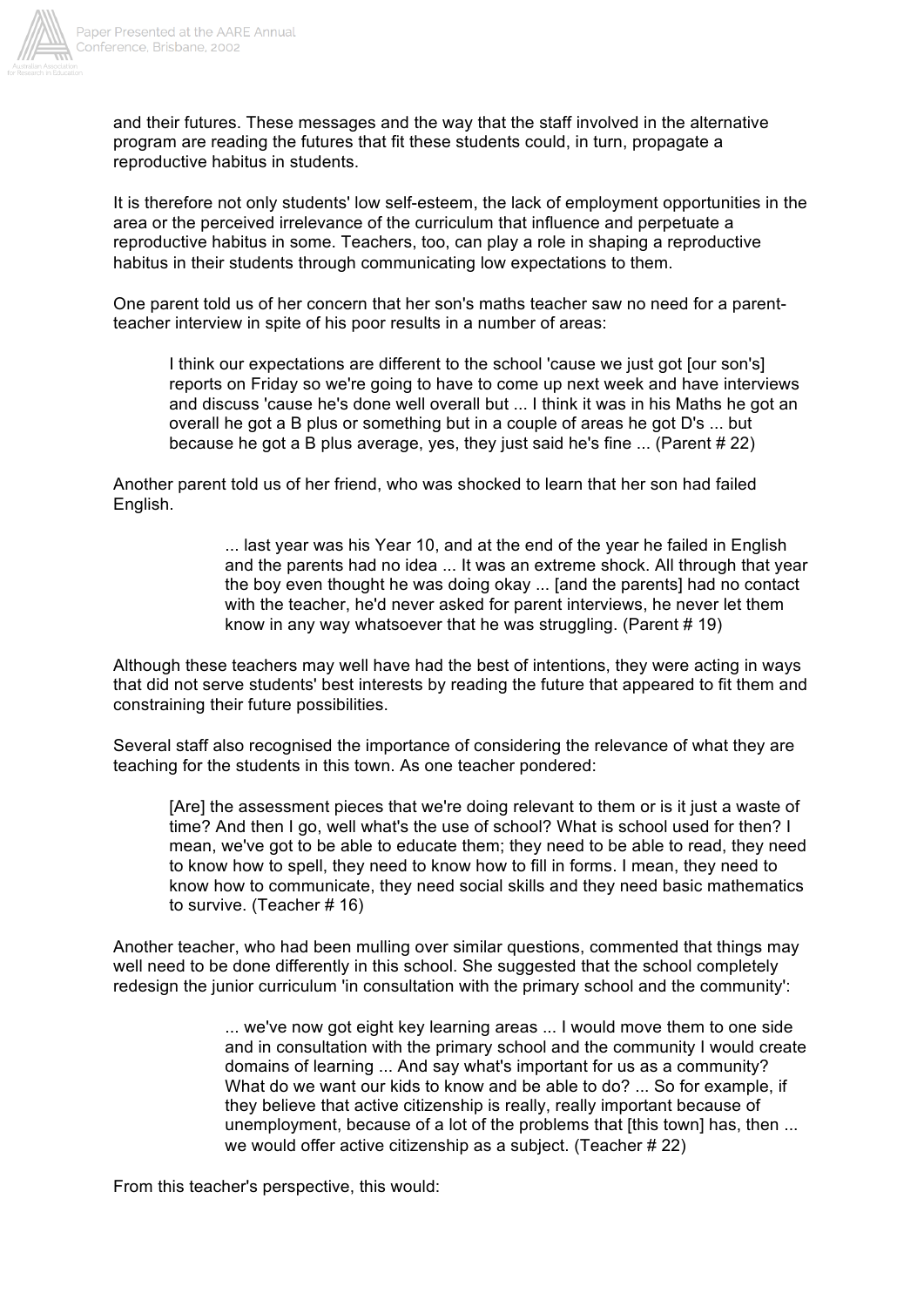

... be the best thing for the community because they could be creating their own curriculum for their kids ... I think that would empower them. I think that they would be more interested in coming to school and being a part of that process ... Kids would create their own curriculum. What is important for you to know? ... And they don't always know but together with parents and kids and teachers and ... significant others in [this] community, I'm sure that we could probably come up with fairly good model. (Teacher # 22)

Here are the beginnings of a transformative habitus, to which we return below. It is one that sees possibilities in what might otherwise appear constraining; that invites agency and is generative of alternatives not immediately apparent.

#### **THE TRANSFORMATIVE HABITUS AND THE GENERATING OF POSSIBILITIES**

According to Giddens (1994):

... involuntary unemployment, like unwanted divorce, is often traumatic because of the damage it does to an individual's sense of security and selfrespect as much as because of the economic deprivation it causes ... Just as what unemployment actually is depends substantially on subjective attitudes, so too do reactions to it; these flow from narratives of self-identity, as well as acting to disrupt or alter them. (p. 186-187)

What one may experience as incapacitating, then, another may see as generative of opportunities for self-enhancement or self-renewal (Jordan, James, Kay & Redley, 1992; cited in Giddens, 1994). The latter is true of the transformative habitus.

In our research, for example, we found 'kids who are just like determined to not let coming from [this town] be any hindrance to what they plan to do' (Teacher # 17). Unlike those with a*reproductive habitus*, who 'read' the future that fits them, which is made for them and for which they are made (Bourdieu & Wacquant, 1992), and confine possibilities to those possible for the social group to which they belong, the beliefs, values and conduct of those with a *transformative habitus* are creative and inventive. They recognise possibilities for action in the social field and attempt to act in ways that transform their situations. We consider each of these transformative attributes in turn.

#### **Recognising possibilities for action in the social world**

Rather than defining limits upon themselves and working within the perceived constraints of social conditions and conditionings, the ways of behaving and responding that seem natural to those with a transformative habitus recognise the infinite capacity for improvisation. Their *sens du jeu* or 'feel for the game' allows their habitus to generate strategies, which are adapted to an endless number of possible situations (Mahar, 1990).

A transformative habitus can be nurtured by teachers by holding high expectations of students, wanting these students to see opportunities to change their lives rather than read the future that seems to be made for them. The Principal of the school, for example, told us that it was her ambition that the students in the town 'go on and make a life for themselves', which drew her to the job at the school initially. Reflecting on these matters, she commented:

I probably never intended to be at [this town] because my impression of it from being an ex-[city] person was that it was very low socio-economic, very hillbilly style, [even] backward if I can use that ... [But] because of my own background where I came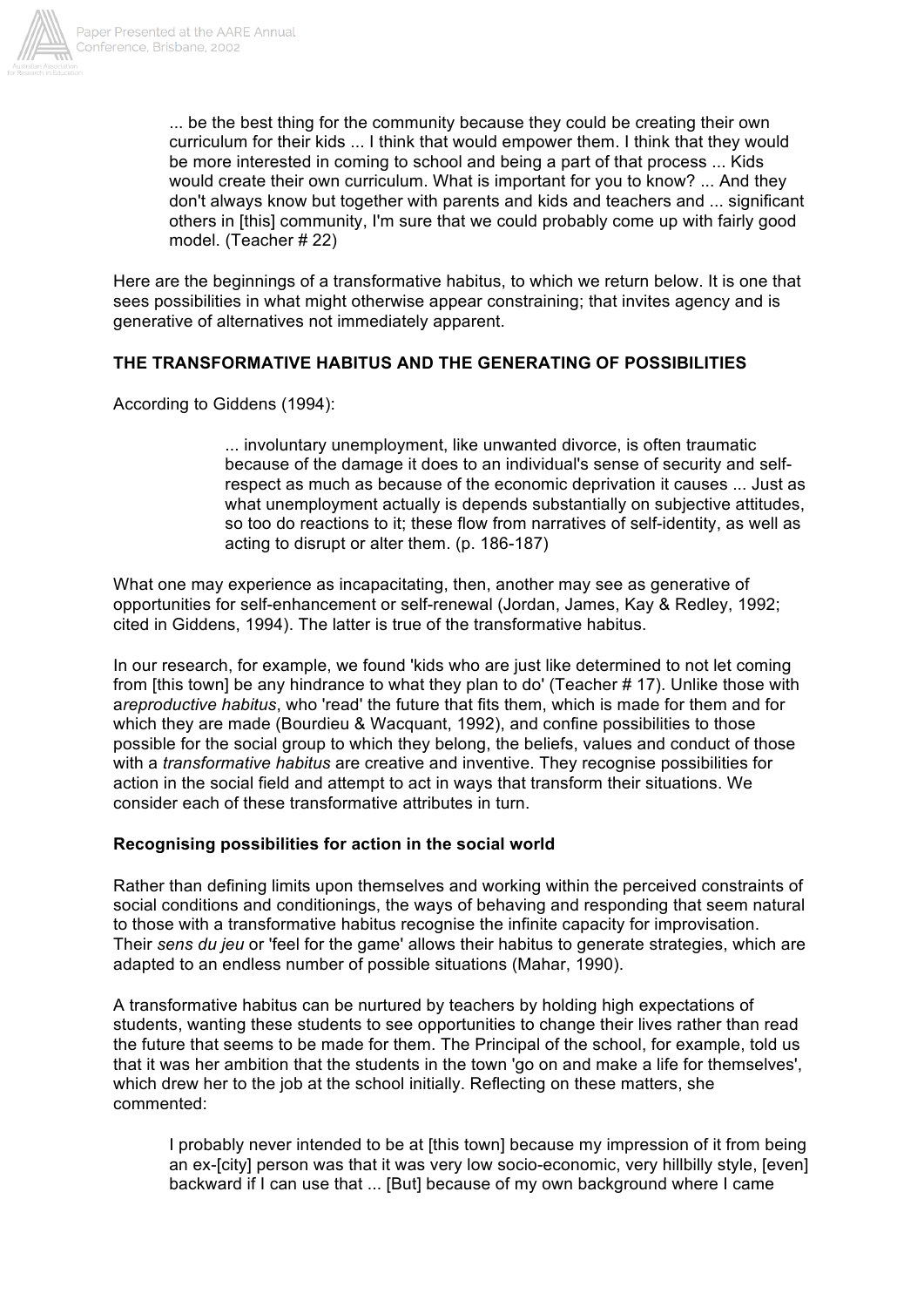

from a similar community I was interested in giving something back to people like me so that they could have similar opportunities ... In hindsight I probably had a saving element to it, thinking I could save some of the kids, if you can use that terminology, which sounds very condescending but it wasn't meant that way. I came into the school and could see a lot of things that were happening ... particularly from staff and the way kids were treated and the needs that the kids seemed to have that weren't being met and I thought, "Oh, I can help you." (Principal)

Another teacher, who was new to the school, told us about how she makes an effort either to:

... send a letter home or even ring the parents, contact them in some form to introduce myself or to have a chat about ... the great things that [their] children are doing ... I try to always make them feel that I'm open to them to come and see me because they want the best for their child and I definitely want the best for their child ... Because I don't want to work against them, I'd rather work with them, just to see their kids grow up and have a better life. (Teacher # 16)

This same teacher mentioned to us a recent experience where she became quite angry with one of her Year 11 students:

I have higher expectations of Year 11s ... I just have the expectation that, "You're in Year 11, you should have an amount of intrinsic motivation to be here. You're doing a Board [of Senior Secondary School Studies] subject therefore if you don't hand in work, your mark doesn't get counted, you aren't rated". (Teacher # 16)

Her way of dealing with this frustration was to:

... just stop and I say, "I'm doing this because I think you're worth it" ... It's saying to them, I think they're a worthy human being and ... I want to spend my time on them because I want them to grow up and be something. (Teacher # 16)

In Bourdieu's terms, then, this teacher's frustration is with the reproductive habitus she observes in many of her students and she finds herself battling against it in her effort to engender more transformative dispositions and the hope for a different type of life. While she may recognise possibilities for action in the social field, some of her students may not. Those with this kind of transformative habitus, then, seem informed by de Certeau's (1984) analysis of the 'uses' that some find for imposed conditions, uses that are sensitive to *possibilities*.

Many staff also realise that if they are 'trying to keep kids at school after the age of 15 they need to cater for kids that probably don't want to be [there]' (Parent # 20). That is, it is not about 'just keeping [the students] here, but making it meaningful for them' (Parent # 20). To this end, the school had established:

... different training schemes, traineeships ... for the seniors ... where they're doing like one or two days work experience a week towards the end of senior. So I suppose that's got to be a plus for those kids that don't intend to go on to uni, that's got to be a good thing. (Parent # 20)

Another parent agreed that the scheme is, 'just brilliant, you know, it just really helps the kids to either step into that job full-time after they leave school or to get that experience to go somewhere else' (Parent # 23). One of the teachers commented that the scheme makes a big difference to some of the 'problem students'.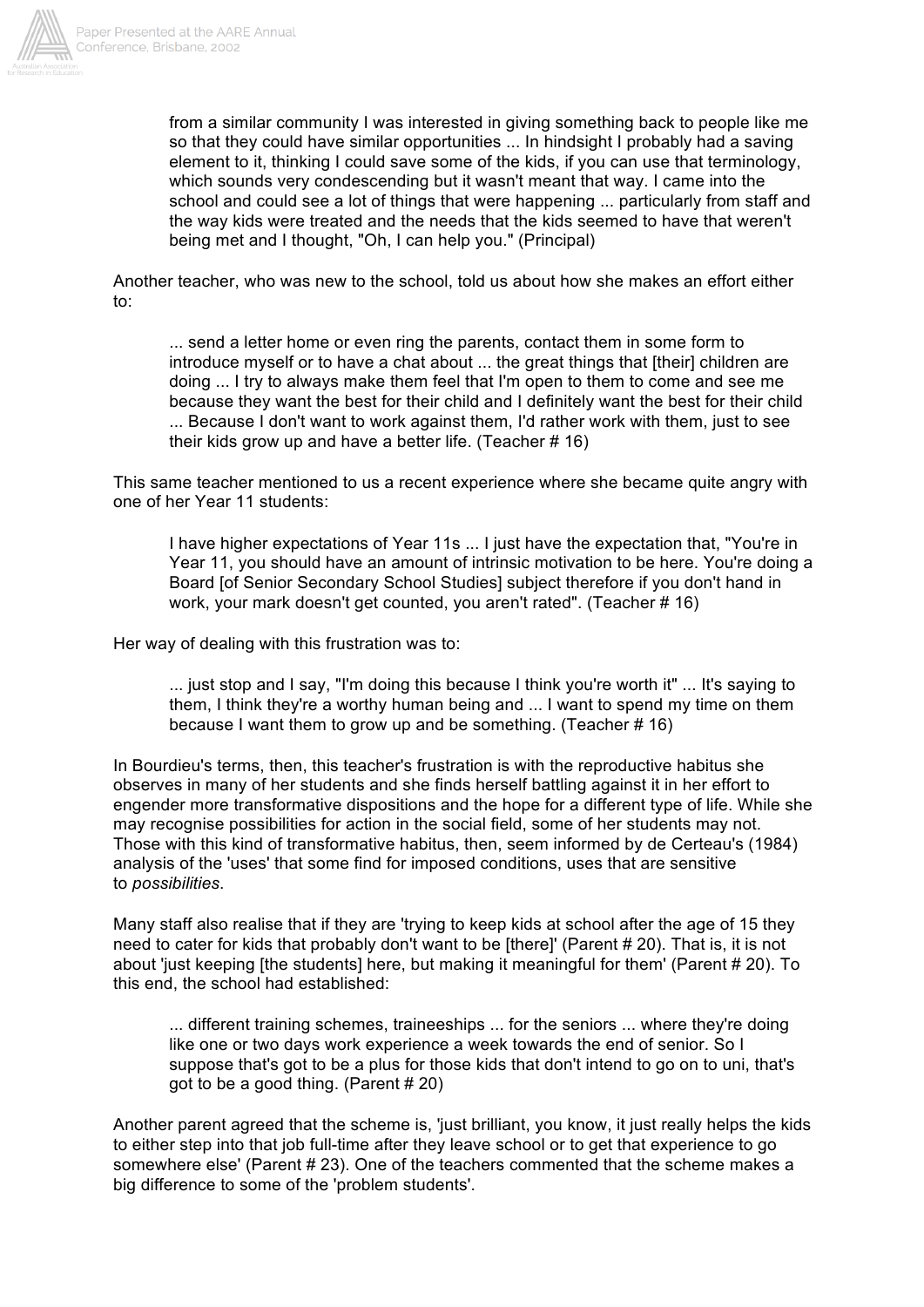

... I think it makes a big difference to them, it really does. They might be problem students at school if they're here five days a week because they're doing subjects that they find boring and rigid. But they come back now a couple of days and they think well they seem to have grown up a little bit and also broadened their world view a bit more so the opportunities that they can see are sort of a bit more tangible for them now. (Teacher # 20)

Such schemes, while recognising the diversity of students and their futures, provide further examples of the way that some staff members are endeavouring to nurture a transformative habitus in students, encouraging them to make 'use' of their circumstances, to see the possibilities.

#### **Acting in ways to transform situations**

While our dispositions 'enable us to recognise the possibilities for action and at the same time prevent us from recognising other possibilities' (Codd, 1990, p. 139), those with a transformative habitus also recognise opportunities for improvisation or 'tactics' (de Certeau, 1984) and act in ways to transform situations. As Connell (1993) argues, 'even dominant groups do not seek simple "reproduction" through education. They know the world is changing, and they want the schools to help their children get ahead of the game' (p. 29).

According to one teacher, the lack of employment opportunities in the town has created two distinct attitudes among the students. The first is:

I'm going to go on the dole anyway. There's no jobs here, what am I going to do? The other theme would be, I've just got to get out of here ... Their whole aim is to get out of [this town] ... So some work really, really hard to go to uni and TAFE for employment ... because they don't want to be like the person down the road with four kids and not being able to pay bills. (Teacher # 22)

The attitude of some students wanting to do well at school in order to give them greater opportunities than their parents, is indicative of a transformative habitus, where 'social life [is] no longer lived as fate' (Giddens, 1994, p. 185). de Certeau's (1984) distinction between producers, those who dominate spaces, and consumers, those who occupy them, is useful here in explaining the disposition we have in mind. In brief, the transformative habitus 'acts on' rather than simply being 'acted on'.

One girl we spoke to illustrated this well. She had done all her schooling in the town from pre-school up and her ambition was to be a mechanic, but this had not always been the case:

I'm in senior classes now and I really want to be a mechanic and I really want to get there. Whereas the last couple of years I didn't really care if I ended up in the street or anything ... I'm more committed to schooling this year and I'll be even more committed next year because I'll be in Year 12 ... But beforehand I didn't really have any idea of what I wanted to be so I just didn't really care where I ended up, whether it was like a checkout chick or whatever. (Student # 25)

Another student told us about how he, too, had changed.

... all the kids that are coming through are really bad and like they're just getting away with heaps. Like my brother, he's real bad when he's around all his friends ... They all just get into trouble together ... to impress each other ... and they take suspension as a holiday ... I used to be one of them. (Student # 23)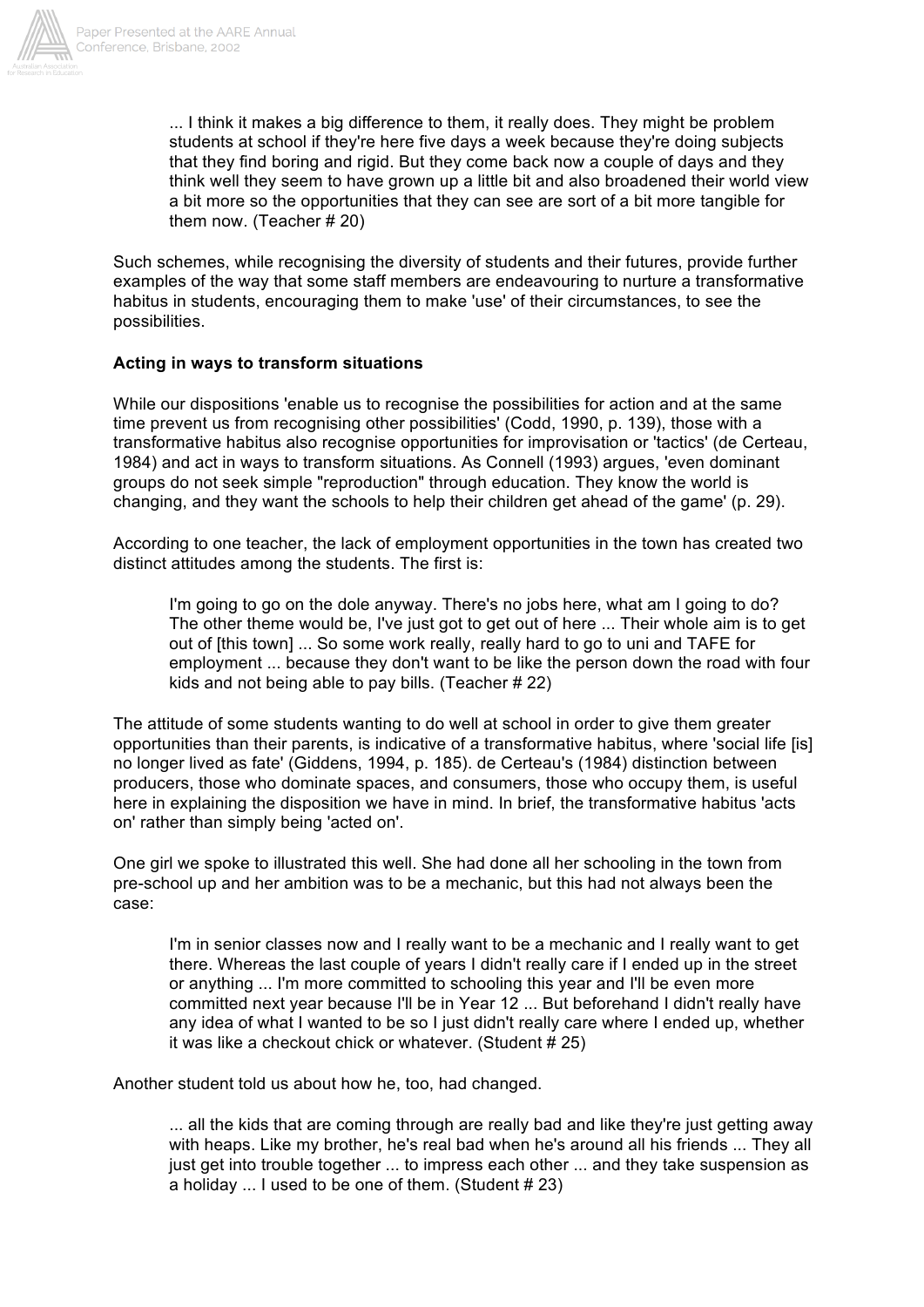

When we asked him what had made him change, he replied, 'Just thinking about how am I going to be when I'm older with no job on the dole. That's what I don't want to do' (Student # 23). By acting in ways that will transform their situations, then, we could talk of the actions of these students as an attempt to *make things happen*, rather than have things happen to them. This is what Giddens (1994) refers to as a generative politics.

Teachers in the school had their own views on what required transformation and how it could be achieved. For example, several believed in the importance of catering for students with different types of futures, and supporting them in their various endeavours. For one teacher, this meant that:

... not all kids are meant ... to be spending four years of their life in uni because that's not where their skills are and they're wasting their time if they do that. Because they can get out there and try and get apprenticeships and stuff like that and try different avenues of where their abilities are. (Teacher # 16)

This kind of 'transformation' looks very similar to the reproduction noted above. While we support the notion that all students should be able to experience success in their schooling and education more generally, such comments do not necessarily take account of the broader social and political influences that prepare some students for some futures and not others. Some of these issues are evident in the comments of the following teacher:

> I think some of our assessment regime are still fairly antiquated and I'd like to work fairly heavily with staff on making the assessment different so that kids could experience success but at the same time making sure that we still have a lot of academic rigor in what we do, 'cause they still have to go and compete in the world and I mean, that's what [recent research in the school] said, you know, we make kids feel good but we're not really good at teaching them anything. And they've got to go out and compete in the real world for jobs and that sort of thing so we have to make sure that we're doing that at the same time. (Teacher # 22)

In a similar vein, one parent we interviewed said, 'I would love for the kids to participate in more things ... I don't want this school and this town to be their whole world' (Parent # 20). She went on to say:

I think any experiences [my kids] have gives them a broader view of things generally and that's got to make it easier when it comes to relating to different people ... Just trying to get them to meet different people and go to different things and it makes them more thoughtful ... This sounds like I'm slamming [this town] but I'm not, some people that have been here forever and their families have been here forever they really don't have that broad view and they're very narrow minded and intolerant and we're trying to bring our kids up so that they're not [like that]. (Parent # 20)

In support of this view, a teacher told us about one family who had 'been in [the town] for a hundred years or so' (Teacher # 18). He believes that:

... maybe the trauma of even thinking about leaving the place would be difficult because for a lot of people, it's a very settled sort of a lifestyle, you know ... everything they perceive as needing is there ... I think even the very thought of pulling up stumps and going somewhere else turns them into shivering wrecks ... And what we try to do with those kids is ... we make sure they go on as many excursions and expose them as much to the outside world so they get to see that, hey, I wouldn't mind doing what other people do. (Teacher # 18)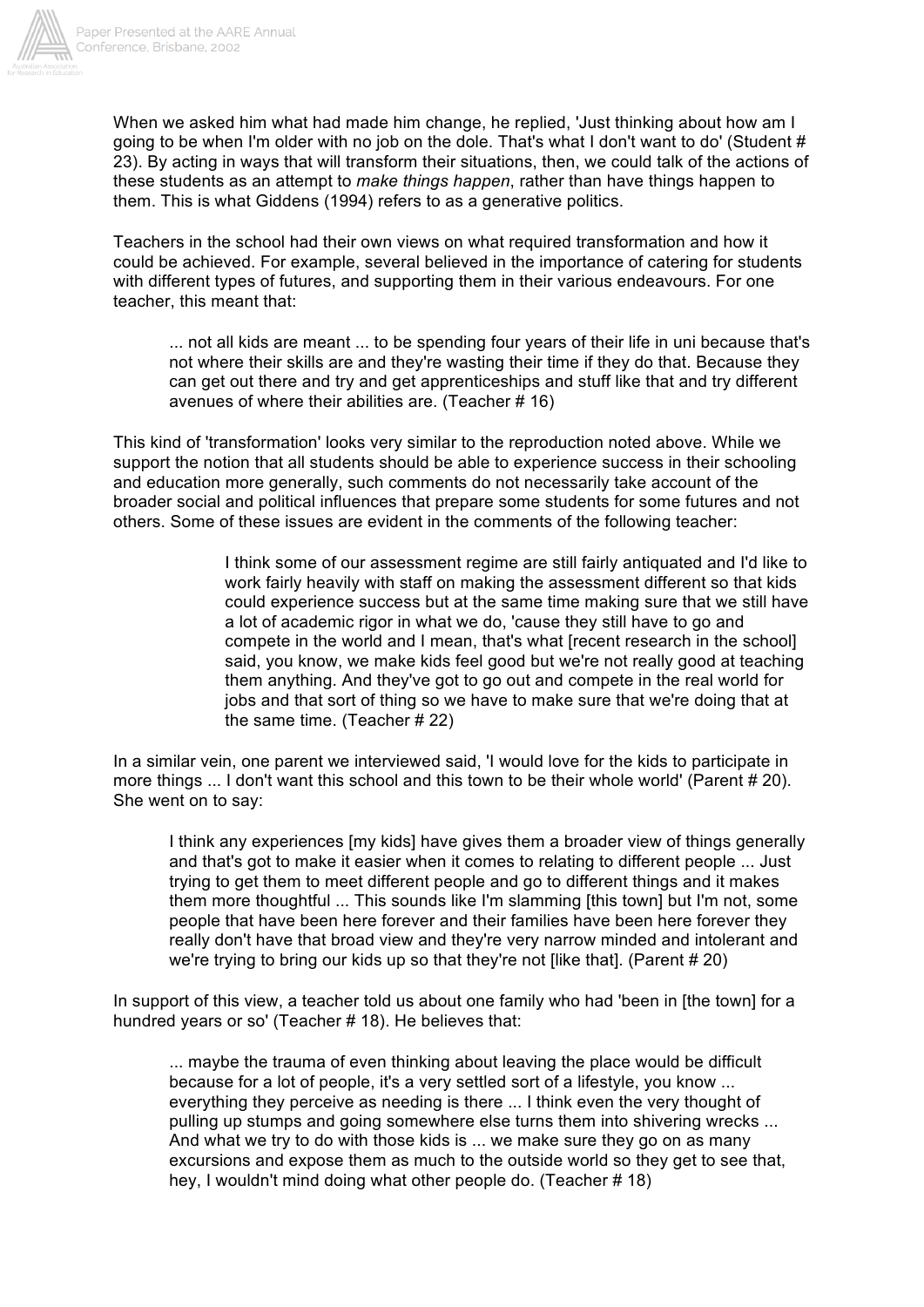

These are better examples of schools working towards countering a reproductive habitus with a transformative one, by exposing students to possibilities and opportunities; 'countering' in the sense of counter-hegemony. The need for such 'countering', of opening up possibilities and opportunities, is evident in the experience of one teacher who told us of an experience she had had the previous year when she took students on an excursion to the nearby city to visit the cinema:

The [new] cinemas in [the city] have been open since ... '99 and I took kids halfway through [2000] to see "Looking for Alibrandi", some of them hadn't even been there ... I couldn't understand... we got off the bus ... and I walked in ... And these boys followed me in and I said, "Boys", and they went, "Oh, just we haven't been here, it's huge", and they just hadn't been there at all ... Yeah, and I was dumbfounded. I went, "Okay, come in have a look" and I let them go and have a walk around ... A lot of them have never been to [the capital of the state] ... Some of them haven't even been to [the beach]. (Teacher # 17)

The teacher wishes that:

... it was easier for us to be able to get kids into [the city] 'cause they miss out on a lot of things because we just can't get them down there ... You know it'd be good to be able to take them to [the capital of the state] and stuff like that too ... That's what I would like to see changed, is more opportunities for them. Yeah, I think that would make a difference. (Teacher # 17)

For some of these students, who have never been to a cinema or a beach and know nothing but the town in which they live, perhaps efforts by the school and its teachers will be the only way that they might come to recognise that there are other opportunities for action, instead of confining their futures to those possible for the social group to which they belong.

# **CONCLUSION**

In this paper we have proposed that the way students see themselves and the way their teachers see them, including their expectations for their futures, fall largely into two categories: those with a reproductive habitus, who recognise the constraint of social conditions and conditionings and tend to read the future that fits them; and those with a transformative habitus, who recognise the capacity for improvisation and tend to generate opportunities for action in the social field. In revealing student identities in schooling, then, we are revealing both the reproduction and the restructuring of students' habitus.

Habitus is, therefore, both 'generative (of perceptions and practice) and structuring (that is, defining limits upon what is conceivable as perception and practice)' (Codd, 1990, p. 139). As such, this creative yet strictly limited capacity for regulated improvisation reveals both the dynamic structure of social reality and the constraint of social conditions and conditionings where many of us believe there to be choice and free will (Bourdieu, 1990a). The notion enables Bourdieu to analyse the behaviour of agents as 'objectively coordinated and regular without being the product of rules, on the one hand, or conscious rationality, on the other' (Postone, LiPuma & Calhoun, 1993, p. 4). In this sense, habitus transcends 'determinism and freedom, conditioning and creativity, consciousness and the unconscious, or the individual and society' (Bourdieu, 1990b, p. 54-55). According to Bourdieu, we cannot make history just as we please. Hence, t would be ignorant of the 'material conditions as the dominant influence on the quality of life open to individuals' (Giddens, 1994, p. 181) to try to convince the marginalized that they: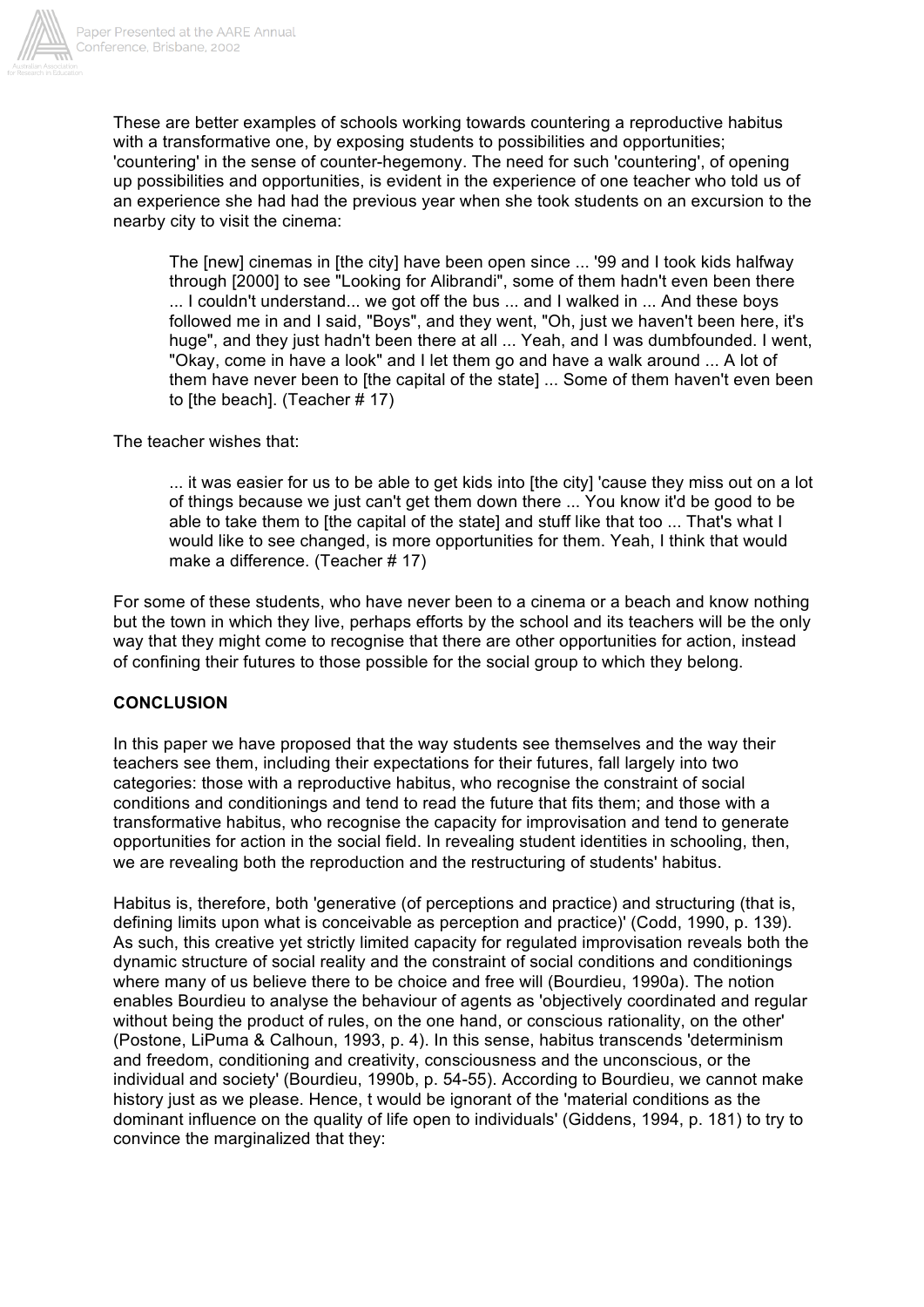

... don't have to stay victims. The present is the point of power. We can always choose, in the present, to change our negative beliefs ... My body, my health, my relationships, my work, my financial situation - everything in my life - mirror my own inner dialogue ... Our experiences all arise from our inner dialogue. Therefore, if we change our thoughts, we will have different feelings and different experiences. (Corbett, 1993, p. 150; cited in Giddens, 1994, p. 181)

This is a weak substitute for real and material emancipation. This is not to say, however, that people cannot 'change their psychological outlook in the face of material deprivations they are powerless to control' (Giddens, 1994, p. 187). Indeed, if we were to 'develop means whereby damaged identities can be healed and a strong sense of self-respect developed' (Giddens, 1994, p. 187), individuals may be able to negotiate changes in their life circumstances. Specifically, Giddens (1994) suggests directing schemes of positive welfare to fostering what Csikszentmihalyi (1992) describes as the *autotelic self*; one with an inner confidence which comes from self-respect. It refers to:

> ... a person able to translate potential threats into rewarding challenges, someone who is able to turn entropy into a consistent flow of experience. The autotelic self does not seek to neutralize risk or to suppose that 'someone else will take care of the problem'; risk is confronted as the active challenge which generates self-actualization. (Giddens, 1994, p. 192)

Moreover, fostering the autotelic self - what we have called here, a transformative habitus would also broaden the notion of welfare from simple economic provision for the deprived (Giddens, 1994). (See also Noel Pearson (in Grasswill, 2002) on welfare dependency and indigenous Australians.)

However, we must ask ourselves whether it is right for some teachers to attempt a transformation of students, projecting onto them identities without regard for the communities they embody or which they want to embody. Such strategies might simply be assigning students an 'alias', where 'transformation' is confined to the intentions of teachers, however well intentioned, actions in this sense understood as reproductive. Instead, teachers should be more concerned to transform *schooling*; to construct school-community relations that produce students 'as a fish in water', who do not feel the weight of foreign expectations as one might if removed from what is familiar, accommodating and secure.

# **REFERENCES**

Bourdieu, P. (1977). *Outline of a theory of practice*. Cambridge: Cambridge University Press.

Bourdieu, P. (1979). *Algeria 1960: The disenchantment of the world, the sense of honour, the*

*Kabyle house or the world reversed*. Cambridge: Cambridge University Press.

Bourdieu, P. (1990a). *In other words: Essays towards a reflexive sociology*.. Stanford,

California: Stanford University Press.

Bourdieu, P. (1990b). *The logic of practice*.. Stanford, Calif: Stanford University Press.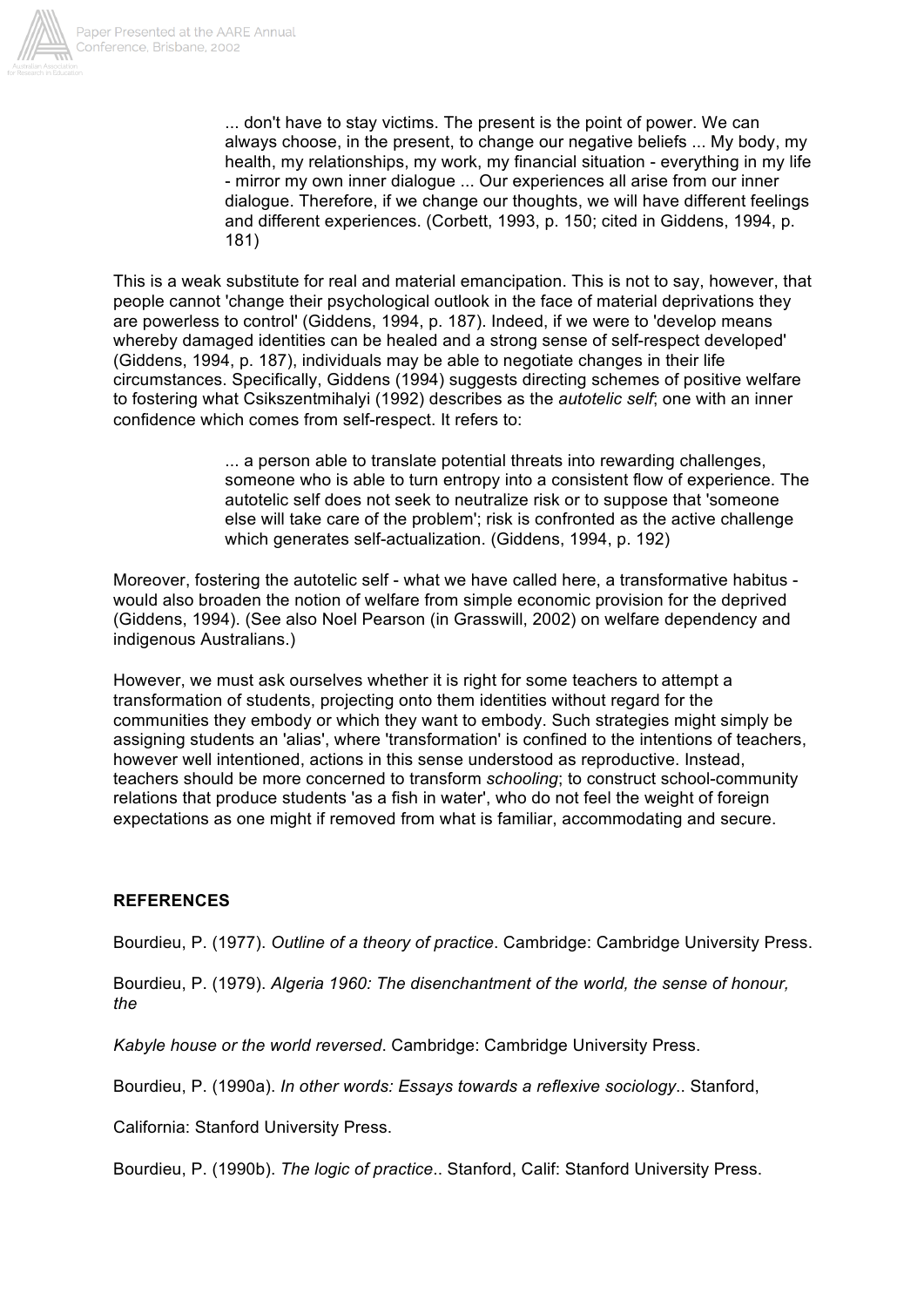

Bourdieu, P. (1991). *Language and symbolic power*. Cambridge, Mass.: Polity.

Bourdieu, P. (1997). The forms of capital. In A. Halsey & H. Lauder & P. Brown & A. S. Wells

(Eds.), *Education: Culture, economy and society* (pp. 46-58). Oxford: Oxford University Press.

Bourdieu, P., & Passeron, J.-C. (1979). *The inheritors: French students and their relation to*

*culture*. Chicago: University of Chicago Press.

Bourdieu, P., & Wacquant, L. (1992). The purpose of reflexive sociology (the Chicago

workshop). In P. Bourdieu & L. Wacquant (Eds.), *An invitation to reflexive sociology*. Cambridge: Polity Press.

Codd, J. (1990). Making distinctions: The eye of the beholder. In R. Harker & C. Mahar & C.

Wilkes (Eds.), *An introduction to the work of Pierre Bourdieu: The practice of theory* (pp. 132-159). London: Macmillan.

Connell, R. W. (1993). *Schools and social justice*. Leichhardt: Pluto.

Csikszentmihalyi, M. (1992). *Flow: The psychology of happiness*. London: Rider.

de Certeau, M. (1984). *The practice of everyday life* (Vol. 1). Berkeley: University of California

Press.

Gale, T., & Densmore, K. (2000). *Just schooling: Explorations in the cultural politics of*

*teaching*. Buckingham: Open University Press.

Giddens, A. (1994). *Beyond left and right: The future of radical politics*.. Cambridge:

Polity Press.

Grasswill, H. (2002). The Cape crusade. In H. Grasswill (Producer), *Australian Story*: ABC.

Grenfell, M., & James, D. (1998a). Theory, practice and pedagogic research. In M. Grenfell &

D. James (Eds.), *Bourdieu and education: Acts of practical theory* (pp. 6-26). London: Falmer Press.

Grenfell, M., & James, D. (1998b). The practice of theory. In M. Grenfell & D. James (Eds.),

*Bourdieu and education: Acts of practical theory* (pp. 122-149). London: Falmer Press.

Jenkins, R. (1992). *Pierre Bourdieu*. London: Routledge.